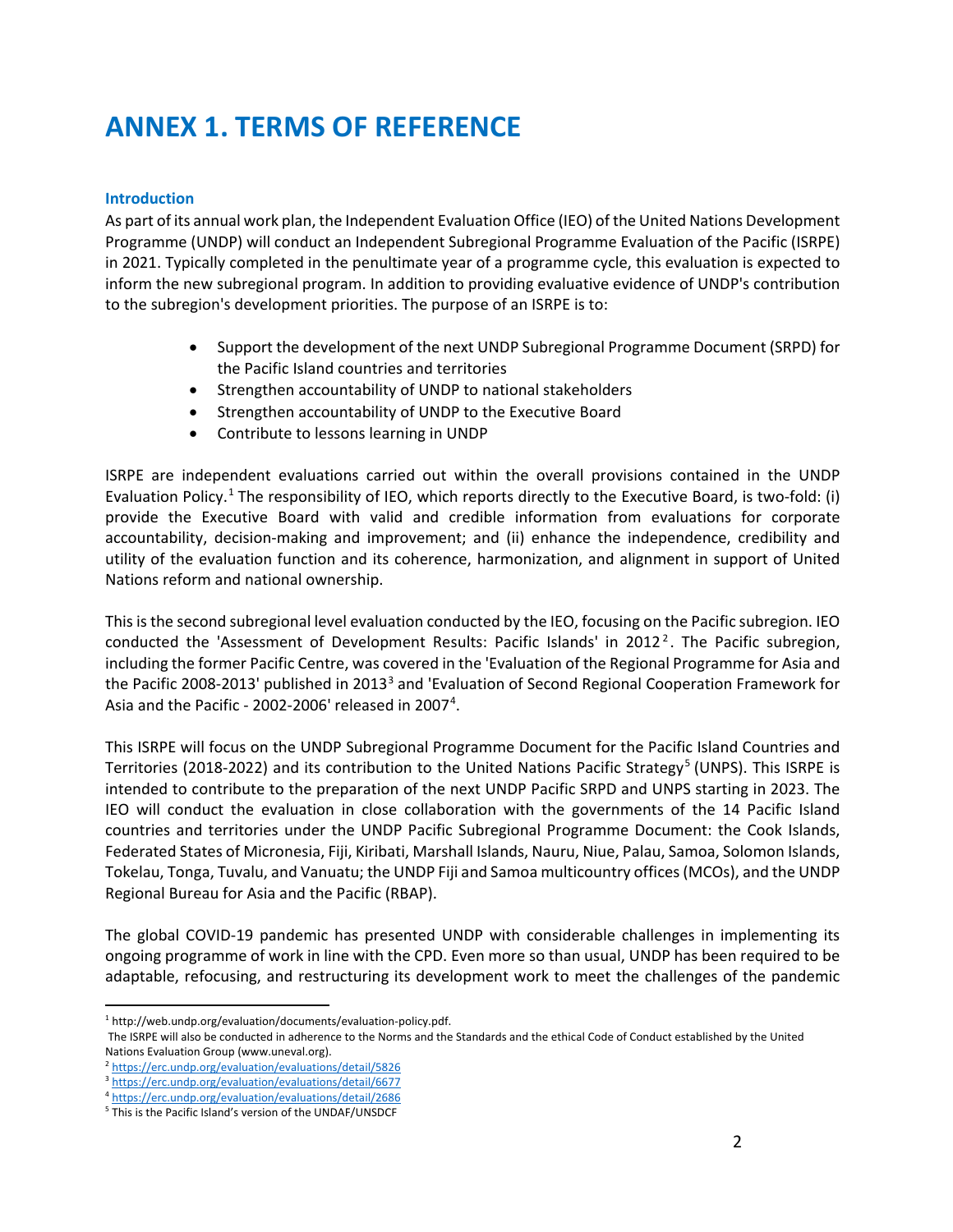and the need of countries to effectively prepare, respond and recover from the broader COVID-19 crisis, including its socio-economic consequences. This ISRPE will consider the level to which UNDP has adapted to the crisis and support the Pacific subregion's preparedness, response, and recovery, meeting the new development challenges that the pandemic has highlighted or which may have emerged.

# **Subregional context**

#### **Overview**

 $\overline{a}$ 

The Pacific subregion's coverage by UNDP includes 14 countries and territories<sup>[6](#page-1-0)</sup> (figure 1). The subregion has an estimated total population of 2.5 million people. The subregion, also referred to as Oceania, could be divided into three major groups<sup>[7](#page-1-1)</sup>: Melanesia<sup>[8](#page-1-2)</sup>, Micronesia<sup>[9](#page-1-3)</sup>, and Polynesia<sup>10</sup>. Each country and territory is unique in its geography, population, land area, history, culture, economies, natural resource endowment, and political systems (table 1). Fiji is the most populous country, with about 849,961 residents, and Tokelau is the smallest, with a population of about 1,506. The atoll nation of Kiribati is one of the most remote and geographically dispersed in the world, spread over 3.5 million  $km^2$  of ocean – an area larger than the entire Caribbean.<sup>[11](#page-1-5)</sup> These islands are small with limited natural resources, narrowbased economies, large distances from major markets, and vulnerable to external shocks.

While most Pacific island countries and territories in the subregion are classified as middle-income countries<sup>[12](#page-1-6)</sup>, Kiribati, Solomon Islands and Tuvalu are also categorized as Least Developed Countries (LDCs). Samoa graduated from its LDC category in 2014. Currently, Vanuatu graduated in 2020, and the Solomon Islands is expected to graduate in 2024. Despite improvements in the economic status of some countries within the subregion, a quarter of Pacific islanders live below the 'basic needs' poverty line.<sup>13</sup>

The Pacific island countries and territories in this subregion are some of the most aid-dependent in the world when measured by aid inflows as a proportion of national income.<sup>[14](#page-1-8)</sup> The total ODA receipt in 13 of the 14 countries in the last 10 years is estimated at 9.7 billion. Inequality in the Pacific is also prevalent. Although there is incomplete data, the Coefficient of Human Inequality is high in Fiji (14.9) and Kiribati (17.9) in comparison with New Zealand (7.5). The GINI coefficients of the seven Pacific island countries (table 1) are comparable to countries with high HDI. The same GINI coefficients are also lower than that of high HDI countries like Seychelles (46.8) and a Pacific country like Papua New Guinea (45.3).

<span id="page-1-0"></span><sup>&</sup>lt;sup>6</sup> According to the UN classification: Federated States of Micronesia Fiji, Kiribati, Marshall Islands, Nauru, Palau, Samoa, Solomon Island, Tonga, Tuvalu and Vanuatu are United Nations Member; Cook Islands, Niue are Non-UN Members/Associate Members of the Regional Commissions, and Tokelau is a non-self-governing territory

https://www.un.org/en/development/desa/policy/wesp/wesp\_current/2014wesp\_country\_classification.pdf<br><sup>7</sup> https://unstats.un.org/sdgs/indicators/regional-groups/

<span id="page-1-1"></span>

<span id="page-1-2"></span><sup>8</sup> Included in the evaluation: Fiji, Solomon island, Vanuatu; Not covered by the evaluation: New Caledonia and Papua New Guinea)

<span id="page-1-3"></span><sup>&</sup>lt;sup>9</sup> Included in the evaluation: Federated States of Micronesia, Kiribati, Nauru, Palau; Not covered by the evaluation: Guam, Northern Marianas Islands, USA Minor Outlying Islands

<span id="page-1-4"></span><sup>&</sup>lt;sup>10</sup> Included in the evaluation: Cook islands, Niue, Solomon Islands, Tonga, Tuvalu, Tokelau, Samoa; Not covered by the evaluation: American Samoa, French Polynesia, Pitcairn islands, Easter island, Wallis and Fortuna and New Zealand,<br><sup>11</sup> UNDP, 'Subregional Programme Document for the Pacific Island Countries and Territories', 2017.<br><sup>12</sup> According to the World

<span id="page-1-5"></span>

<span id="page-1-6"></span>Micronesia (Fed. States of), Solomon Islands and Vanuatu are lower middle-income countries. Cook Island, Niue and Tokelau are unclassified. 13 United Nations, 'A Quarter of Pacific Islanders Live Below 'Basic Needs Poverty Lines', Top UN Development Forum Hears', July 2019.

<span id="page-1-8"></span><span id="page-1-7"></span><sup>&</sup>lt;sup>14</sup> Percentage of GNI as ODA: Tuvalu (55.8 percent), Nauru (31.2 percent), Federate State of Micronesia (24 percent), Tonga (20.1 percent),

Marshall Islands (19.2 percent), Samoa (15.2 percent), Kiribati (14.8 percent), Solomon Islands (14.2 percent), Vanuatu (13. 8 percent). Source: World Development Indicators, 2019.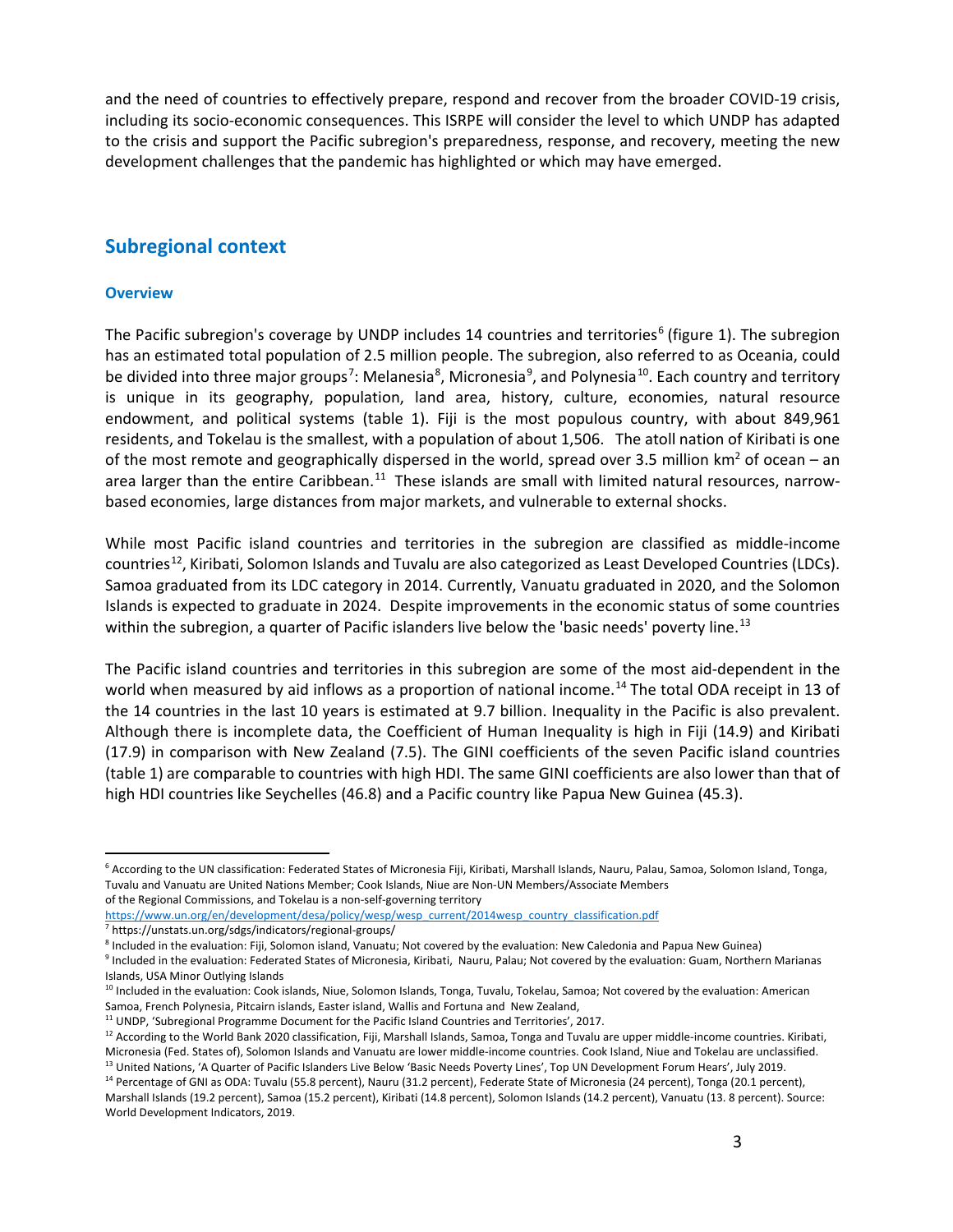

*Figure 1. Map of the Pacific*

Source: United Nations Pacific Strategy 2018-2022.

|          | Country/<br><b>Territory</b> | 2019<br><b>HDI</b><br>index <sup>1</sup> | 2019<br><b>HDI</b><br>rank <sup>1</sup> | Pop. <sup>2</sup> | Pop.<br>Growth <sup>2</sup> | Land<br>Area<br>$(km2)^2$ | <b>ODA</b><br>2010-19<br>(\$<br>million)<br>з | <b>ODA</b><br>2018-19<br>(\$<br>million $)^3$ | Per<br>capita<br><b>GDP</b><br>$(5)^2$ | Per<br>capita<br>ODA (\$) <sup>4</sup> | <b>Coeff</b><br>human<br>Inequality<br>$5/$ GINI <sup>6</sup> |
|----------|------------------------------|------------------------------------------|-----------------------------------------|-------------------|-----------------------------|---------------------------|-----------------------------------------------|-----------------------------------------------|----------------------------------------|----------------------------------------|---------------------------------------------------------------|
|          | Fiji                         | 0.743                                    | 93                                      | 894,961           | 0.41%                       | 18,333                    | 993                                           | 246                                           | 6,152                                  | 118.30                                 | 14.9/36.7                                                     |
|          | Kiribati                     | 0.63                                     | 133                                     | 118,744           | 1.69%                       | 811                       | 597                                           | 135                                           | 1,636                                  | 544.10                                 | 17.9/ND                                                       |
|          | Marshall<br><b>Islands</b>   | 0.704                                    | 117                                     | 54,590            | 0.08%                       | 181                       | 633                                           | 121                                           | 4,337                                  | 1,057.90                               | ND/ND                                                         |
|          | <b>FS</b><br>Micronesia      | 0.62                                     | 136                                     | 105,503           | 0.26%                       | 701                       | 1,071                                         | 192                                           | 3,830                                  | 967.98                                 | ND/40.1                                                       |
| Fiji MCO | Nauru                        | No<br>data                               | No data                                 | 11,690            | 1.61%                       | 21                        | 295                                           | 91                                            | 11,666                                 | 2,764.01                               | ND/ND                                                         |
|          | Palau                        | 0.826                                    | 50                                      | 17,930            | 0.21%                       | 444                       | 293                                           | 111                                           | 15,673                                 | 1,659.61                               | ND/ND                                                         |
|          | Tonga                        | 0.725                                    | 104                                     | 99,780            | $-0.28%$                    | 749                       | 790                                           | 203                                           | 5,081                                  | 766.81                                 | ND/37.6                                                       |
|          | Tuvalu                       | No<br>data                               | No data                                 | 10,580            | 0.81%                       | 26                        | 287                                           | 63                                            | 4,223                                  | 2,585.38                               | ND/39.1                                                       |

# *Table 1. Overview of Pacific Island countries and territories*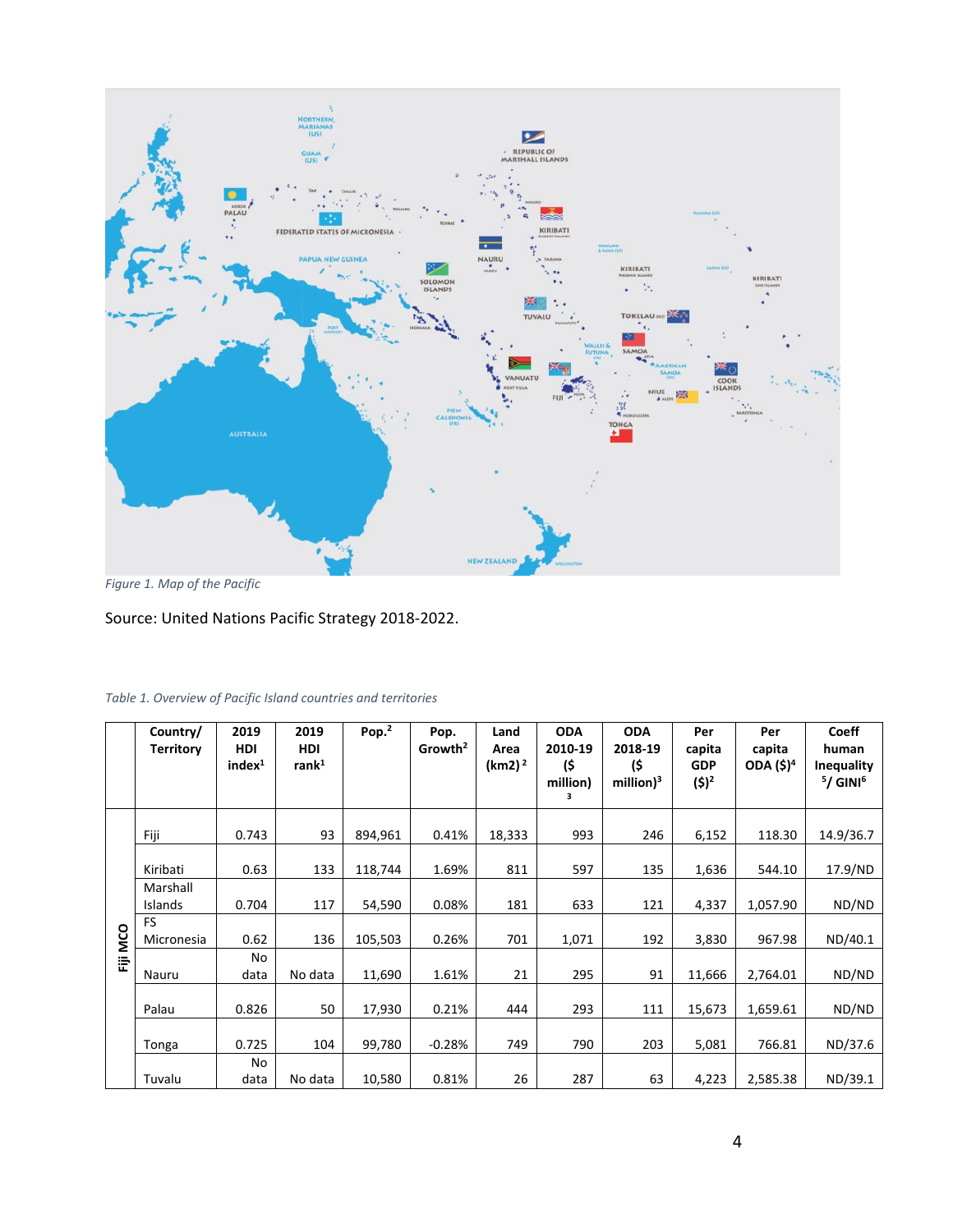|            | Vanuatu     | 0.609 | 140     | 294,688 | 2.27%    | 12,281 | 1,141   | 258     | 3,260  | 448.14   | ND/37.6 |
|------------|-------------|-------|---------|---------|----------|--------|---------|---------|--------|----------|---------|
|            | Solomon     |       |         |         |          |        |         |         |        |          |         |
|            | Islands     | 0.567 | 151     | 712,071 | 2.24%    | 28,230 | 2,182   | 414     | 2,295  | 414.45   | ND/37.1 |
|            | Cook        | No    |         |         |          |        |         |         |        | 1,423.34 |         |
|            |             |       |         |         |          |        |         |         |        | $\ast$   |         |
|            | Islands     | data  | No data | 15,281  | 0.43%    | 237    | 218     | 62      | 24,913 |          | ND/ND   |
| <b>MCO</b> |             | No    |         |         |          |        |         |         |        | 10,630.6 |         |
|            | <b>Niue</b> | data  | No data | 1,562   | $-1.33%$ | 259    | 166     | 37      | 18,757 | 0*       | ND/ND   |
|            |             |       |         |         |          |        |         |         |        |          |         |
| Samoa      | Samoa       | 0.715 | 111     | 198,646 | 0.58%    | 2,934  | 1,046   | 249     | 4,284  | 557.26   | ND/38.7 |
|            |             | No    |         |         |          |        |         |         |        |          |         |
|            | Tokelau     | data  | No data | 1,506   | 0.20%    | 12     | No data | No data | 6,882  | No data  | ND/ND   |

Sources: 1 and 5-UNDP Human development report 2020; 2-Pacific Community Statistics for Development Division; 3-OECD QWIDS, 22 April 2021; 4 and 6-World Bank data; \*-Calculations by the evaluation team

#### **Issues in the Pacific subregion**

The economic impact of the COVID-19 pandemic has been devastating in the subregion. The remoteness of the Pacific Island countries and territories provided initial health protection as many were able to close their borders. Still, the pandemic devastated the Pacific economies, which rely primarily on international tourism and trade. There have been supply-chain disruptions, including in the fisheries industry—a significant sector in the subregion.<sup>[15](#page-3-0)</sup> In 2019 remittances averaged about 10 percent of GDP in the Pacific Island countries and territories and exceeded 40 percent in Tonga, and were about 15 percent in Samoa and the Marshall Islands. Remittances were predicted to decline by 116 million in the Pacific subregion (5.7 percent) in 2020.<sup>[16](#page-3-1)</sup> The closure of the tourism industry also had wide negative effects. In April–September 2020, monthly tourist arrivals in the Pacific were negligible. The subregional gross domestic product (GDP) growth, which was low before the pandemic, is forecasted to contract by 6.3 percent in 2020, to recover and grow by 1.3 percent, contingent on how quickly travel and trade restrictions are lifted.  $^{17}$ 

Pacific island countries and territories vary in human development (table 1). Of the nine Pacific Island countries and territories ranked in the Human Development Index: Palau (50th), Fiji (93rd), Tonga (104th) and Samoa (111st), and Marshall Islands (117th) are in the high human development category; Kiribati (134th), the Federated States of Micronesia (136th) and Vanuatu (140th) are in the medium human development category, while the Solomon Islands (151st) is ranked in the low human development category.

While there are cultural differences in women's standing and variation in gender inequality in the Pacific Islands, most Pacific Island countries and territories are characterized by low female participation in parliaments<sup>18</sup>, attitudinal and structural barriers to equal participation in decision-making, and obstacles in access to justice, inheritance, and ownership. Women and girls in this subregion experience some of the highest rates of gender-based violence in the world.<sup>19</sup> Women and youth also face higher unemployment

<span id="page-3-2"></span><sup>17</sup> ADB, 'Pacific Economic Monitor', December 2020.

l

<span id="page-3-0"></span><sup>15</sup> IMF, 'Pacific Island Threatened by COVID-19', May 2020.

<span id="page-3-1"></span><sup>&</sup>lt;sup>16</sup> ADB, 'COVID-19 Impact on International Migration, Remittances, and Recipient Households in Developing Asia', August 2020.

<span id="page-3-3"></span><sup>&</sup>lt;sup>18</sup> Percentage seats held by women: Palau (13.8 percent), Fiji (19.6 percent), Tonga (7.4 percent), Samoa (10 percent), Marshall Islands (6.1 percent), Kiribati (6.5 percent) and Solomon Islands (4.1 percent). Source: UNDP Gender Inequality Index, 2020.

<span id="page-3-4"></span><sup>&</sup>lt;sup>19</sup> Pacific Community, 'Women's Economic Empowerment in the Pacific', August 2017.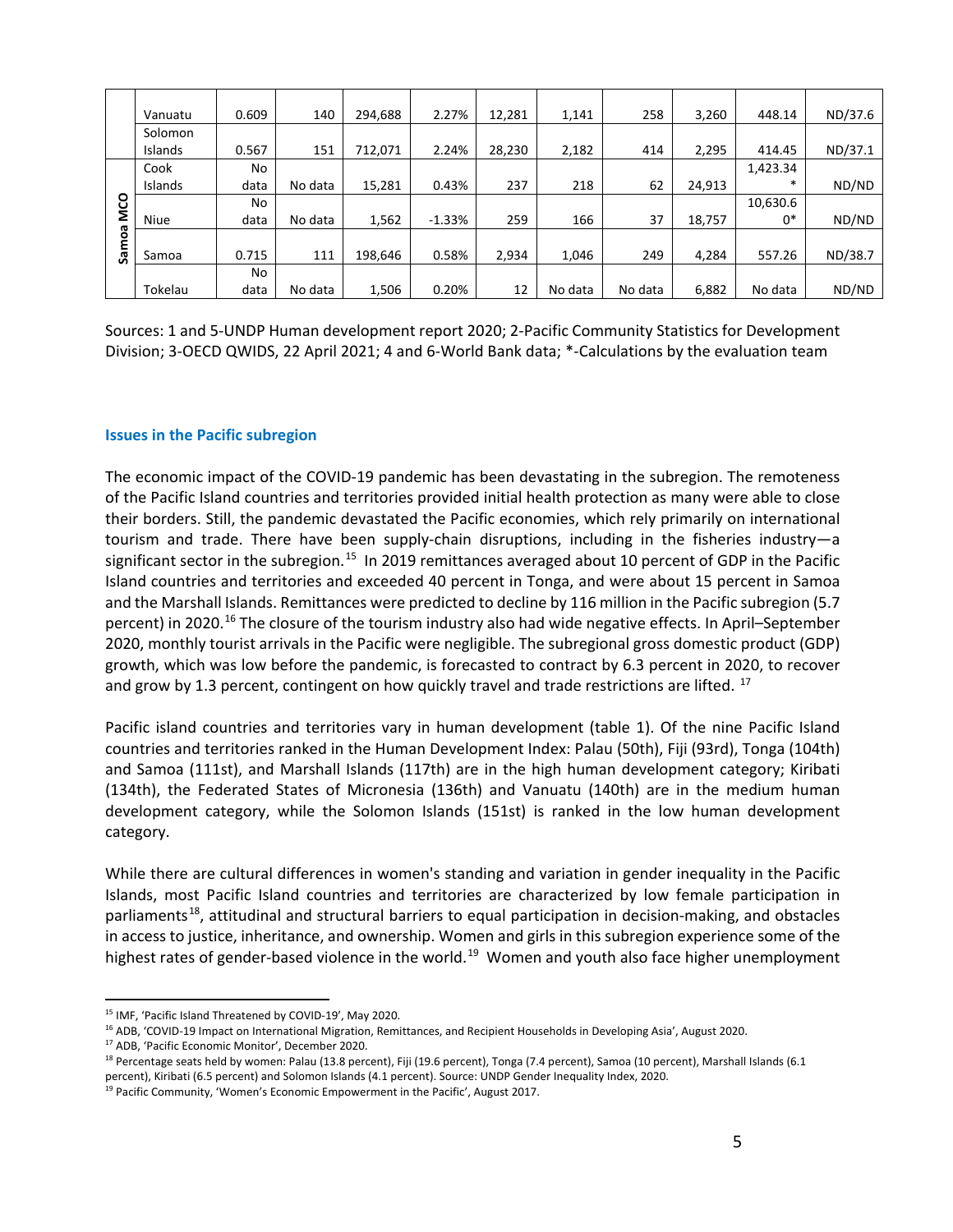rates and are more likely to be employed in the informal sector. The population in the subregion is exceptionally young, with half the population being under twenty-three. Skills development and employment remain a challenge because of low-level education attainment. Most Pacific Island countries and territories possess small, slow-growing economies, which are not creating enough jobs to keep pace with population growth.<sup>20</sup>

Climate change and natural disasters affect almost every facet of society and the economy, despite the subregion's limited contribution to global emissions. This makes economic progress both fragile and reversible. Stronger, longer, and more frequent king tides, cyclones, droughts, and flooding already displace people regularly. The low elevation of many of the islands makes them highly susceptible to rising sea levels. Pacific island countries and territories such as Kiribati and Tuvalu have raised concerns about their capacity to sustain their populations into the future.<sup>[21](#page-4-1)</sup> The village of Vunidogala in Fiji has been recently abandoned<sup>[22](#page-4-2)</sup>, and the township of Taro, a provincial capital in the Solomon Islands, is relocating because of rising sea levels<sup>23</sup>. The vulnerability of Pacific Island countries and territories is also increasing due to the degradation of natural resources. Key drivers include population growth and migration (internal and external), poor coastal development and land-use planning, unplanned urban growth, and water and ecosystem degradation, including subsurface and coastal water pollution.<sup>24</sup>

Most Pacific Island countries and territories have national and sectoral plans, but these are generally not well resourced or implemented.<sup>[25](#page-4-5)</sup> Pacific Island countries and territories also struggle with the structural constraints of being isolated and scattered across the ocean, which further hinders their ability to deliver services, including primary health care. The COVID-19 pandemic highlighted the need to strengthen social protection systems to help alleviate the adverse impacts of prevailing travel restrictions on peoples' livelihoods.

#### **ODA in the Pacific**

The 10-year Official Development Assistance in the Pacific has constantly fluctuated with an overall dip in 2016. Figure 2-4 group the countries in terms of the total amount of ODA from 2010-2019. Group 1 (figure 2) includes countries with more than \$ 1 billion in ODA receipts, group 2 (figure 3) are countries with ODA between \$ 500 million to 1 billion USD in ODA receipts, and group 3 (figure 4) has ODA below \$ 500 million USD. Cook Islands, Fiji, Kiribati, Nauru, Niue, Palau, Samoa, Vanuatu, Tonga, and Tuvalu have increasing ODA trendlines. Fiji has the steepest increase while Niue has almost a horizontal increase. Federated States of Micronesia, Marshall Islands, and the Solomon Islands are on a downward ODA trend, with Solomon Island having a sharp decline.

The average 10-year Net ODA received per capita (US \$) shows that an individual from Nauru and Tuvalu has an average share of ODA the USD above \$ 2000. Nationals of Cook Islands, Marshall Islands, Palau has a net per capita ODA between \$ 1,000-2000. In Kiribati, Federated States of Micronesia, Samoa, Solomon Islands, Tonga, and Vanuatu, the net per capita ODA is below \$ 1,000. Fiji has the lowest with ODA per capita at \$118 per person. Niue is an outlier at \$10,000 per person.

 $\overline{a}$ 

<span id="page-4-0"></span><sup>&</sup>lt;sup>20</sup> Lowy institute, 'Demanding the Future: Navigating the Pacific's Youth Bulge', July 2020.

<span id="page-4-1"></span><sup>&</sup>lt;sup>21</sup> Lowy Institute, 'Preparing for When Climate Change Drives People from their Homes', October 2020.

<span id="page-4-2"></span><sup>&</sup>lt;sup>22</sup> Mcnamara and Combes, Planning for Community Relocations Due to Climate Change in Fiji, 2015

<span id="page-4-3"></span><sup>&</sup>lt;sup>23</sup> Coast Adapt, https://coastadapt.com.au/sites/default/files/case\_studies/CSS3\_Relocation\_in\_the\_Solomon\_Islands.pdf

<span id="page-4-4"></span><sup>&</sup>lt;sup>24</sup> The World Bank, 'Pacific Possible', 2017.

<span id="page-4-5"></span><sup>&</sup>lt;sup>25</sup> UNDP, 'Subregional Programme Document for the Pacific Island Countries and Territories', 2017.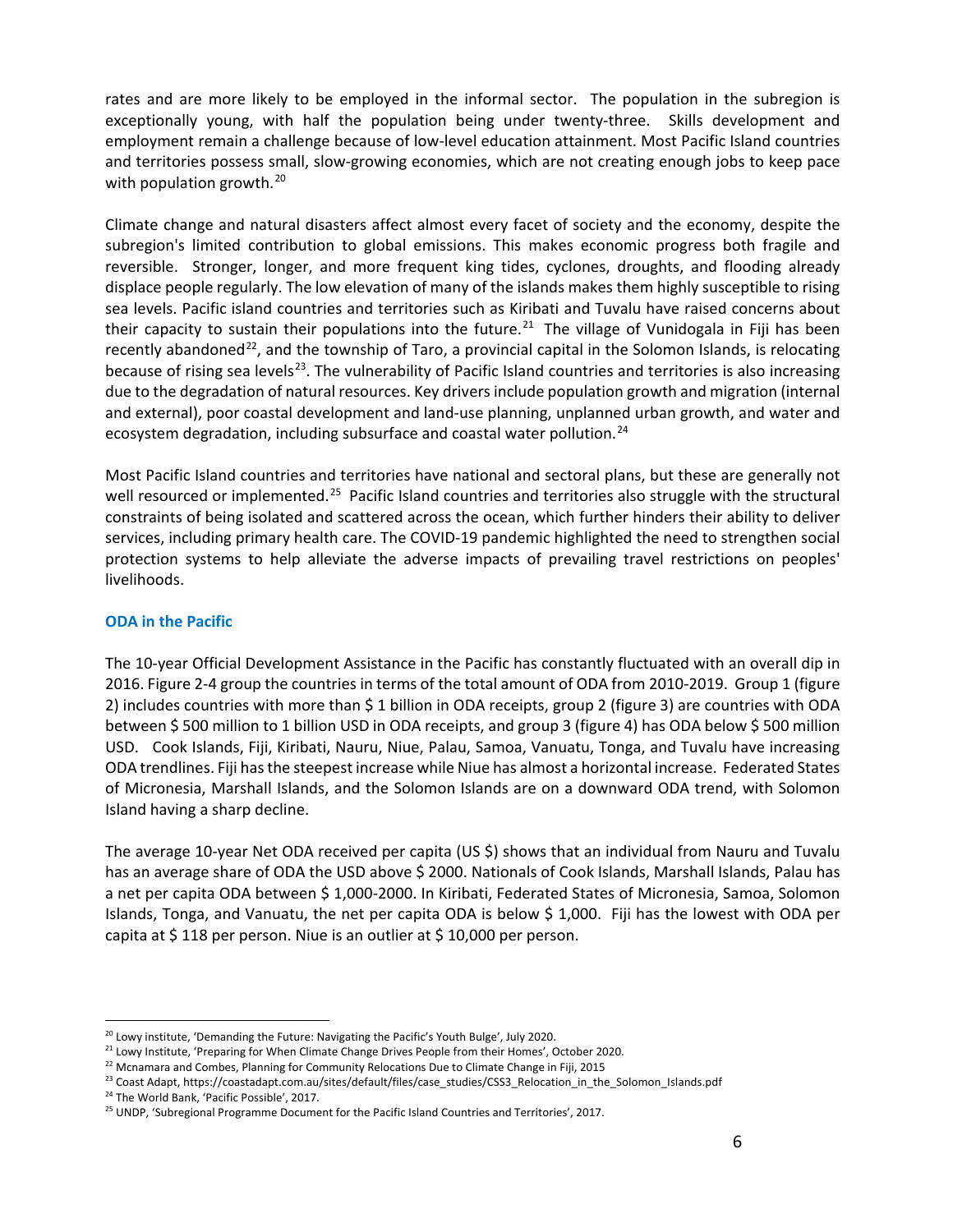

*Figure 2. ODA to Federated States of Micronesia, Solomon Islands, Samoa and Federated States of Micronesia (constant prices)*

Source: OECD QWIDS, 22 April 2021; Analysis by the Evaluation team



*Figure 3. ODA to Fiji, Tonga, Marshal Islands and Kiribati (constant prices)*

Source: OECD QWIDS, 22 April 2021; Analysis by the Evaluation team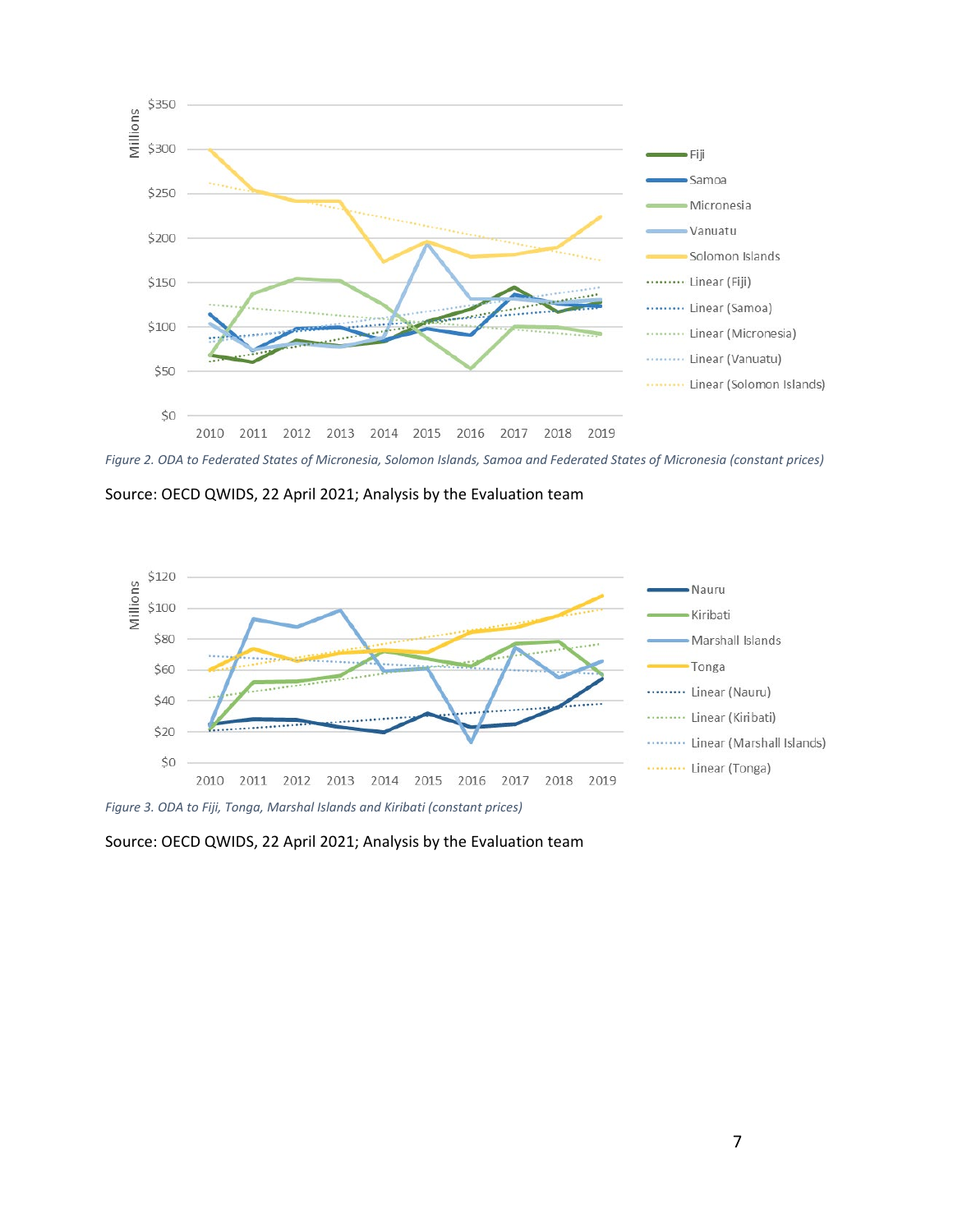

*Figure 4. ODA to Nauru, Palau, Cook Island and Niue*

Source: OECD QWIDS, 22 April 2021; Analysis by the Evaluation team

Looking at a snapshot of the 2018-2019 ODA (figure 5), Solomon Islands has the largest share (\$ 413M), more than twice the amount of Fiji (\$ 191M). Both Fiji and Solomon Islands have similar population sizes (averaging at 800,000 individuals). Micronesia, Kiribati, Samoa, and Vanuatu, with populations between 100,000-300,000 individuals, fall within a comparable range of ODA (\$ 233 million), except for Kiribati, which is at  $$135M$ .

The countries with the largest GDP per capita are Cook Islands, Nauru, Niue, and Palau (above \$ 10,000 per annum) have the lowest ODA value (below \$ 120M). Tuvalu and Nauru, countries with the smallest land area (26 km<sup>2</sup>and 21 km<sup>2</sup>, respectively,) receive contrasting shares of ODA, with Nauru receiving twice as much as Tuvalu.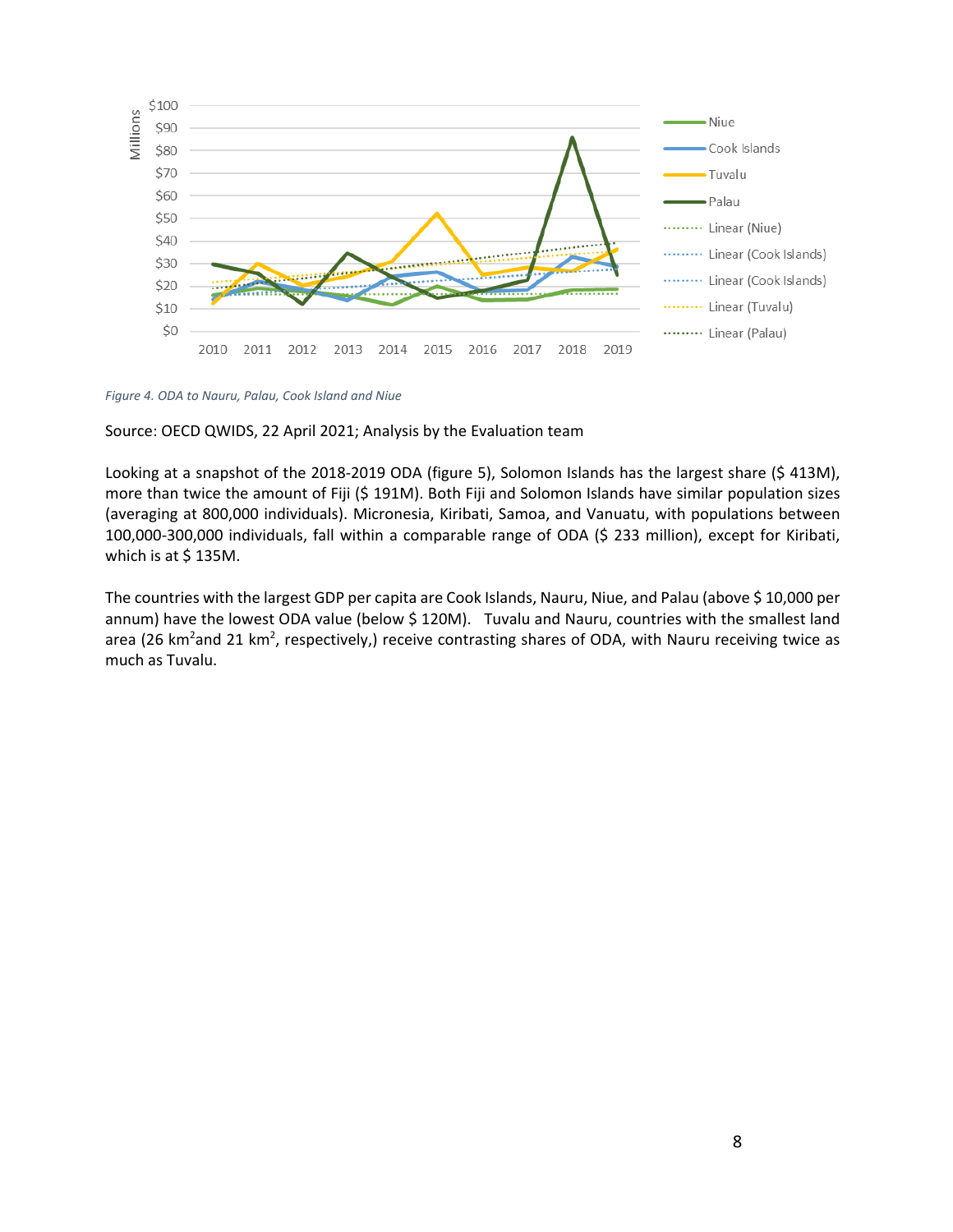

*Figure 5. Cumulative ODA in the Pacific from 2018-2019 (constant prices)*

Source: OECD QWIDS, 22 April 2021; Analysis by the Evaluation team

# **Regional stakeholders and agreements**

The Pacific is its own microcosm with diverse intergovernmental organizations present. Twenty-six United Nations entities have varying degrees of presence in the Pacific. These entities are signatories to the United Nations Pacific Strategy and are members of the Pacific Joint UN Country Team. UN Resident Coordinators based in Fiji and Samoa oversee the implementation of the United Nations Pacific Strategy and ensures close collaboration of UN entities.

The Pacific Island Forum established the Council of Regional Organizations of the Pacific, CROP, in 1988 (formerly the South Pacific Organizations Coordinating Committee, SPOCC). The CROP serves as a coordination mechanism among the leaders of Pacific regional organizations. It functions as a high-level advisory body for policy formulation at the national, regional, and international levels. Nine organizations make up this regional body, these are:

- **Forum Fisheries Agency (FFA)** established in 1979 and based in Honiara, Solomon Islands, its 17 members seek to collectively manage, control, and develop their fish stock, focusing on tuna fisheries. It has close ties to the Western and Central Pacific Fisheries Commission (WCPFC), which has a larger membership outside the Pacific Islands Countries and Territories.
- **Pacific Aviation Safety Office (PASO)** established in 2005 and based in Port Vila, Vanuatu, PASO has 13-member pacific government members. PASO oversees aviation safety and security in the Pacific Islands.
- **Pacific Islands Development Program (PIDP)** -developed in 1980, with headquarters in Honolulu, Hawaii, USA, the PIDP implements diverse activities to promote sustainability in the Pacific. It is also the host of the Secretariat of the Pacific Islands Conference of Leaders that facilitates communication across Pacific heads of government. It maintains close ties with the U.S.-Pacific Island Nations Joint Commercial Commission (1993). A 14-member intergovernmental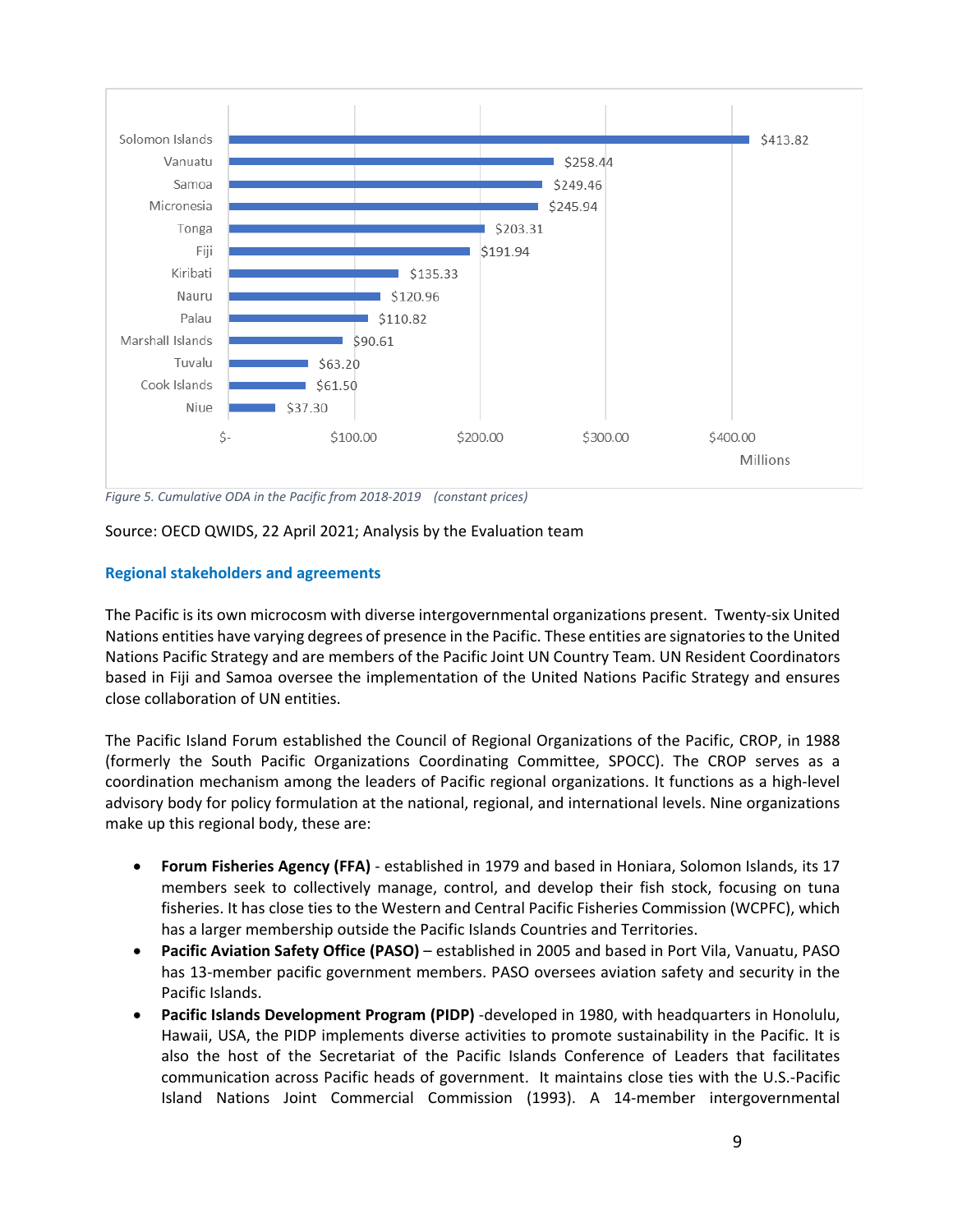Organization, formed to nurture commercial and economic collaboration between the USA and Pacific Island countries and territories.

- **Pacific Power Association (PPA)** created in 1992 with its secretariat based in Suva, Fiji, PPA is an intergovernmental agency composed of electric utility organizations and individuals with interest in the development and operation of power in the Pacific. It has a membership of 25 electric utility companies that are operating in 22 Pacific Island countries and territories, with 110 Allied Members worldwide.
- **The Pacific Community (SPC)** formed in 1947, with offices based in Noumea, New Caledonia, and Suva, Fiji, the SPC is the principal scientific and technical organization in the Pacific subregion. It contributes to its 26 member countries and territories through activities on a broad-ranging topic such as climate change, disaster risk management, food security, gender equality, human rights, non-communicable diseases, and youth employment.
- **Secretariat of the Pacific Regional Environment Programme (SPREP)** established in 1993, SPREP is based in Apia, Samoa. 21 out of its 26 members are Pacific Island countries and territories. In its SPREP Strategic Plan 2017-2026, climate change resilience is outlined as its central concern with oceans as a cross-cutting theme. SPREP is an accredited implementing agency of the Adaptation Fund and Green Climate Fund, and it is host to the Pacific Climate Change Centre.
- **Pacific Tourism Organization (SPTO)** -created in 1983, and its head office in Suva Fiji, SPTO works in developing the tourism sector of its 21 member states and 145 private members. It tackles tourism themes such as strategic management of the sector, governance, and advocacy.
- **The University of the South Pacific (USP)** established in 1968, USP has 14 campuses and 11 centers across the Pacific. It is co-owned by 12 Pacific Island countries. It is the leading provider of tertiary education in the Pacific.
- **Pacific Islands Forum Secretariat (PIFS)** created in 1971 with its secretariat based in Fiji, PIFS has 18 members that work together to achieve regionalism towards sustainable development, economic growth, good governance, and security.

Some prominent intergovernmental treaties and frameworks that govern the development in the Pacific include:

- **Framework for Pacific Regionalism** was endorsed by Pacific Islands Forum Leaders (July 2014)<sup>[26](#page-8-0)</sup>. This document aims to "focused political conversations and settlements that address key strategic issues, including shared sovereignty, pooling resources and delegating decision-making" (Forum Leaders' Special Retreat on the Pacific Plan Review, Cook Islands, May 2014). It includes 1. Sustainable development that combines economic, social, and cultural development in ways that improve livelihoods and well-being and use the environment sustainably; 2. Economic growth that is inclusive and equitable; 3. Strengthened governance, legal, financial, and administrative systems; and 4. Security that ensures stable and safe human, environmental and political conditions for all.
- SI**DS Accelerated Modalities of Action [S.A.M.O.A.] Pathway (September 2014)**. Adopted by the UN General Assembly, the resolution "…with the full participation of civil society and relevant stakeholders, reaffirm our commitment to the sustainable development of small island developing States" aims to achieve a broad alliance of people, governments, civil society, and the private sector all working together to achieve the future we want for present and future generations.

<span id="page-8-0"></span>l <sup>26</sup> https://www.forumsec.org/wp-content/uploads/2017/09/Framework-for-Pacific-Regionalism.pdf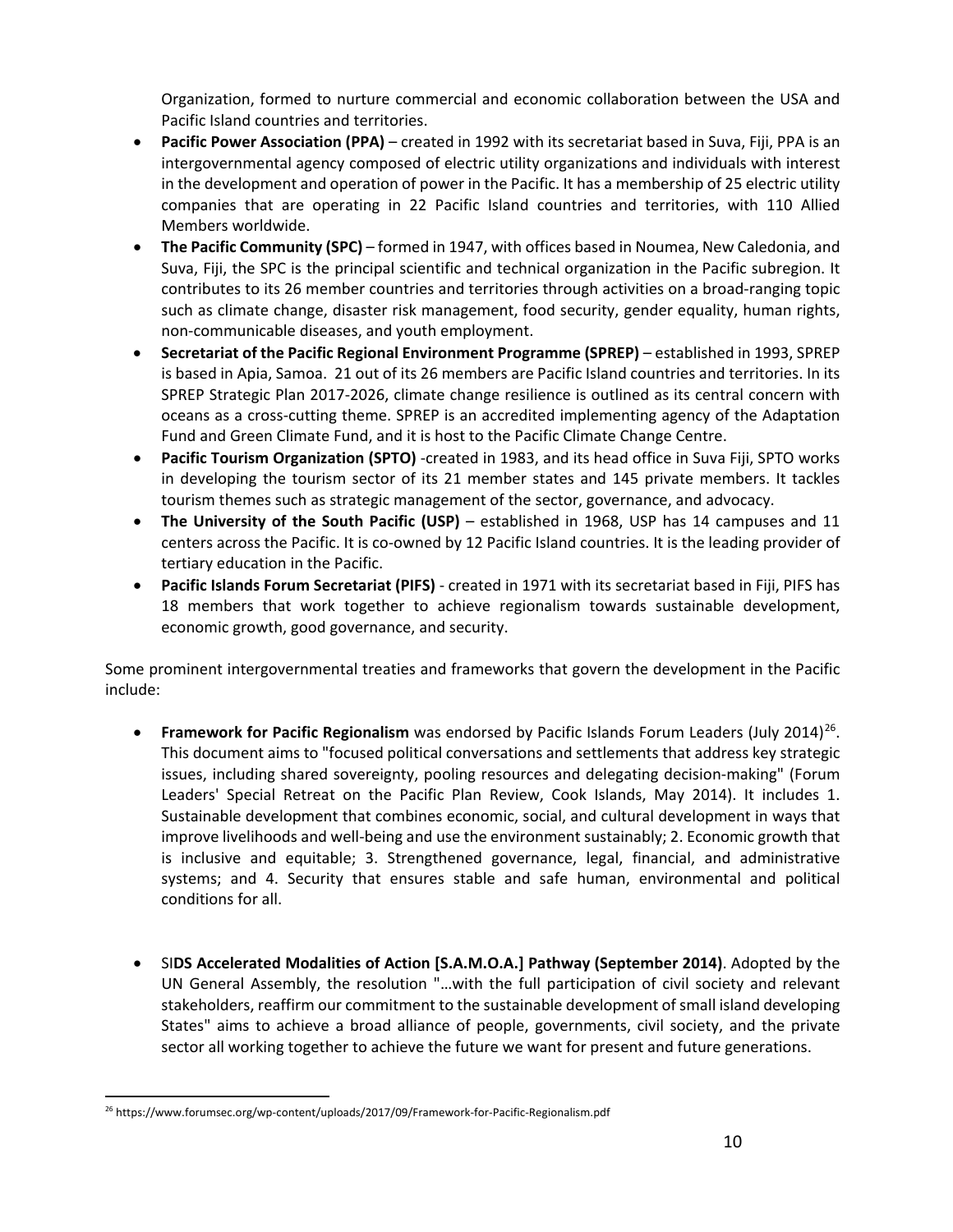- **Nauru Agreement Concerning Cooperation in the Management of Fisheries of Common Interest, or The Nauru Agreement (February 1982)** is a subregional agreement between the Federated States of Micronesia, Kiribati, the Marshall Islands, Nauru, Palau, Papua New Guinea, Solomon Islands, and Tuvalu. The agreement revolves around the management of tuna fisheries in the waters of its signatories.
- **Framework for Resilient Development in the Pacific: An Integrated Approach to Address Climate Change and Disaster Risk Management (FRDP) was** approved by the Pacific Island Forum Leaders in 2016. It is a seeks to reduce Pacific islands and territories' exposure to climate and disaster and supports low carbon development and aspires to improve disaster response and reconstruction.

Some notable trade-related treaties include the South Pacific Regional Trade and Economic Cooperation Agreement – SPARTECA (1980); Pacific Agreement on Closer Economic Relations - PACER (2001); Pacific Islands Countries Trade Agreement -PICTA (signed in 2001 and implemented in 2007).

In terms of environmental treaties, some notable agreements include the 'Treaty of Rarotonga' (1986) establishing a nuclear-free zone in the Pacific; 'Waigani Convention' (1995) banning the export of hazardous and radioactive waste to the Pacific; 'Majuro Declaration' (2013) on Climate Change

#### **UNDP Programme in the Pacific**

#### **Governance of UNDP's programme in the Pacific**

UNDP has been working in the Pacific since 1971, when the first Pacific office was opened in Fiji. Since then, UNDP has been active in the subregion. Currently, UNDP has a presence in the Pacific through two multicountry offices in Fiji and Samoa and a country office in Papua New Guinea, all of which are led by Resident Representatives. The Papua New Guinea office is not covered by the Pacific Subregional Programme Document. The Fiji MCO office covers Fiji, Kiribati, Marshall Islands, Federal States of Micronesia, Nauru, Palau, Solomon Islands, Tonga, Tuvalu, Vanuatu. While the Samoa MCO oversees UNDP programming in the Cook Islands, Niue, Samoa, and Tokelau. Solomon Islands has a sub-office under the Fiji MCO and has a resident DRR since 2007.

Previously, the Pacific Centre (created in 2005), was part of UNDP's regional structure in Asia and the Pacific and provided technical support to the two MCOs and the Papua New Guinea country office. The Pacific Centre merged with the Fiji MCO in 2016. Currently, only a handful of subregional projects are implemented across the two MCOs and Papua New Guinea, managed from the Fiji MCO. Figure 6 shows a simplified governance structure of UNDP in the Pacific.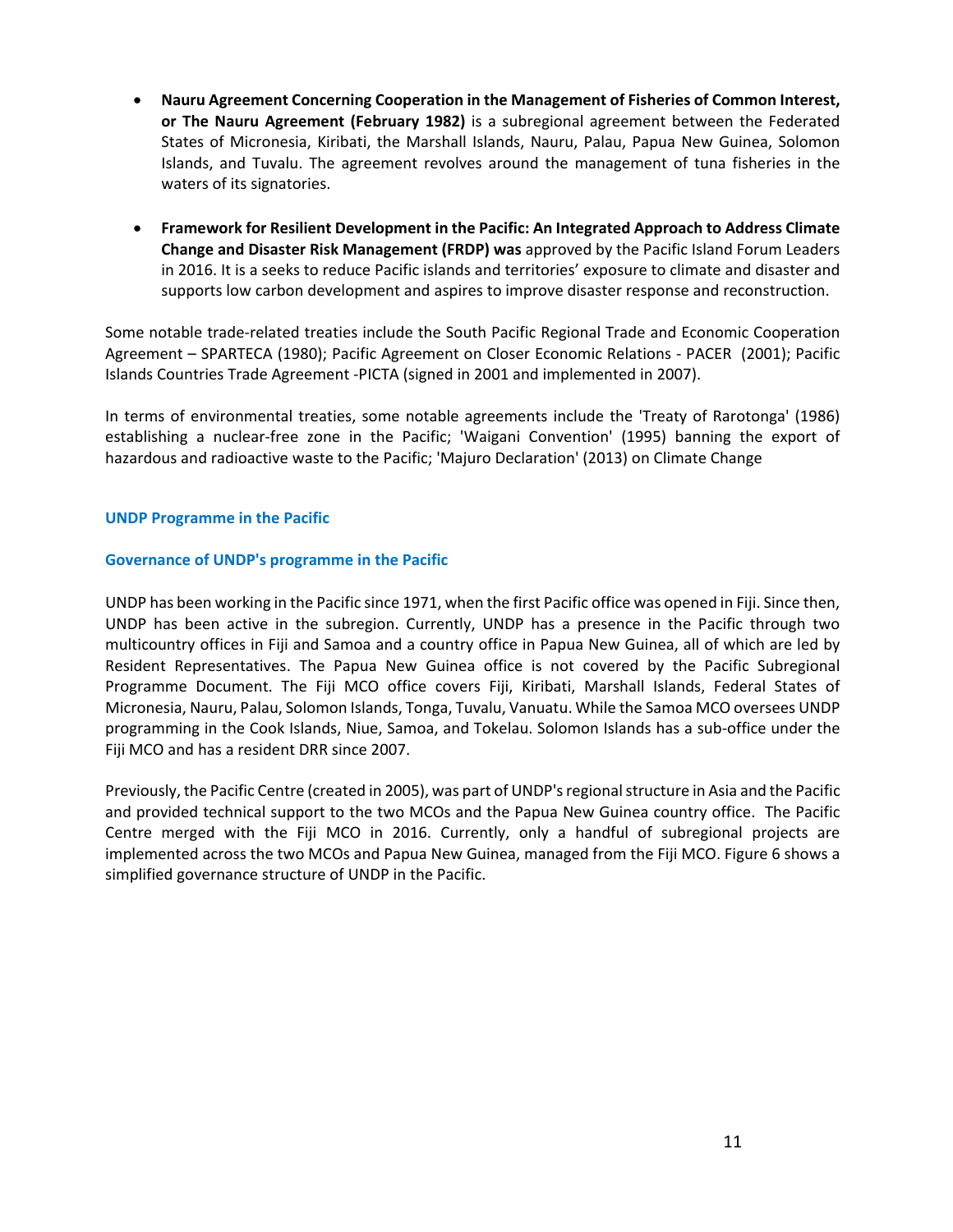

*Figure 6. Organigram of UNDP Pacific Subregional Programme*

Source: Data from reports, draft by the evaluation team.

Note: 1 - UNDP office and UN RCOs; 2 – programme/project staff present, former UN Joint Presence Office (JPO) since 2008; 3 - programme/project staff present UN Joint Presence Office (JPO) since 2016; + - where UNDP is the lead UN Joint Presence Office.

# **Evolution of UNDP's development programme in the Pacific**

From 2003 until 2013, the programme in the Pacific was delivered through two Multicountry Programme Document (MCPD) for Fiji and Samoa. The Pacific Centre, created in 2005 that was based in Suva/Fiji, provided technical backstopping support to the two MCOs and Papua New Guinea CO and implemented subregional projects. In 2003-2007 Fiji Multi-country Programme Document (MCPD) had three main areas were:

- **Poverty reduction and sustainable livelihoods for MDG achievement**: facilitating financial services for the poor in Fiji, Vanuatu, and the Marshall Islands; policy development for inclusive growth and globalization in Palau, Marshall Islands, and the Federated States of Micronesia; sustainable livelihoods in the Marshall Islands."
- **Democratic governance and human rights** through parliamentary strengthening in Fiji, Solomon Islands, and the Marshall Islands; decentralization and local governance in Tuvalu and Kiribati; participatory democracy and civic education in Tonga; peace and stability in Fiji and Solomon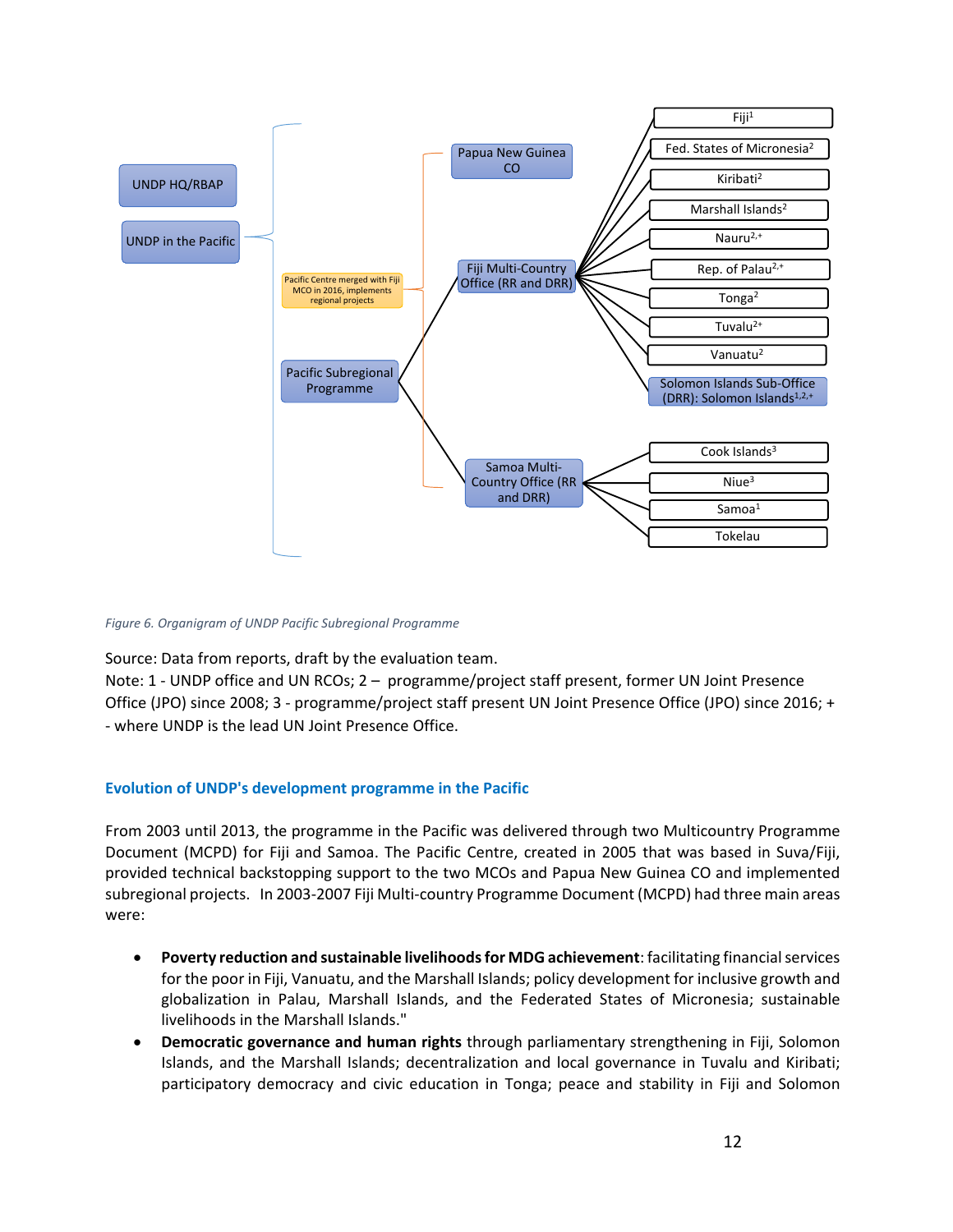Islands; human rights advocacy for policy development and community education, and HIV/AIDS across the subregion."

• **Environmental protection and resource management** through programmes in environmental governance, climate change, biodiversity, energy, and waste management with a differentiated focus in the 10 Pacific Island countries and territories. A key focus has been on assisting Pacific Island countries and territories in meeting their obligations under various multilateral and subregional environmental agreements."

In the Fiji MCPD 2008-2012, the three outcomes were retained, and an additional outcome on "Crisis prevention and recovery" aimed at reducing vulnerabilities was added.

Similar to the Fiji MCPD, the Samoa MCPD in 2003-2007 had three outcomes on MDG achievement and human poverty reduction, democratic governance, and environment and energy for sustainable development; and an additional outcome on crisis prevention was added in its 2008-2012 MCPD.

In 2013, instead of two MCPDs, a Subregional Programme Document for the Pacific Islands Countries and Territories was developed that encompass the two MCOs. The 2013-2017 Pacific Subregional Programme Document strongly outlined gender equality and made it a distinct outcome, and it merged environmental management with risk and resilience goals. The outcomes included:

- **Millennium Development Goals acceleration, inclusive growth, and poverty reduction.** By 2017, inclusive economic growth would be enhanced, poverty reduced, sustainable employment improved, livelihood opportunities and food security expanded for women, youth, and vulnerable groups, and social safety nets would be enhanced for all citizens.
- **Political and economic governance.** Regional, national, local, and traditional governance systems would be strengthened, respecting and upholding human rights, especially women's rights, in line with international standards.
- **Gender equality.** Increased women's participation through legislation and policies that advance women's leadership at all levels.
- **Environmental management, climate change, and disaster risk management.** Improved resilience of Pacific Island countries and territories, focusing on communities, through the integrated implementation of sustainable environmental management, climate change adaptation and/or mitigation, and disaster risk management.

# **Recommendation from the previous evaluation**

l

The last Pacific Subregional Programme Document was not evaluated instead, a review was conducted<sup>27</sup>.

The ADR 2003-2012 recommended that the outcome areas that are the most relevant for the MCOs are: MDG acceleration, inclusive growth, and poverty reduction, Political and economic governance, Environmental management, climate change, and disaster risk management with gender. The MCOs conferred with this recommendation as reflected in their SRPD 2013-2017. Additionally, the ADR also recommended, "A differentiated programme strategy and approach could be considered for smaller island countries due to their specific situation, high unit cost of delivery and inherent capacity constraints". This recommendation was taken up and reflected in individual Country Programme Action Plans (CPAPs) for smaller island countries. Another recommendation was the sub-regional production of national human

<span id="page-11-0"></span> $27$  At the time of writing the evaluation team is still in process of a acquiring a copy of the review.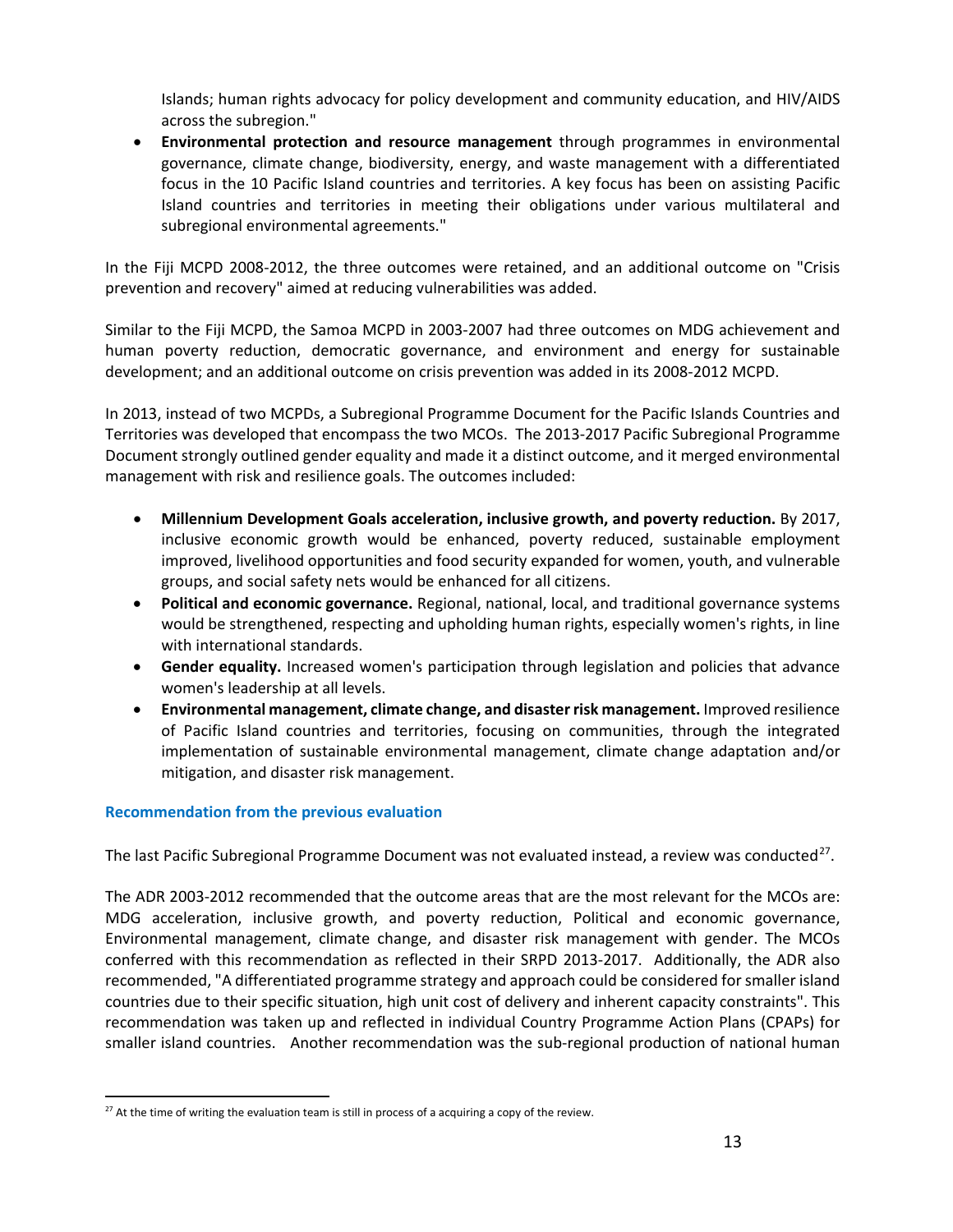development reports based on country demand. Although the management response agreed to this recommendation, no subregional/national human development reports were produced.

In the 2008-2012 Joint United Nations Development Assistance Framework Evaluation, three recommendations were made, explicitly highlighting UNDP. These include: (1) alignment of result matrixes with National Development Plans; (2) support to national M&E system; (3) continue working in areas where the UN fills gaps (i.e., UNDP support to the Department of Energy in Tuvalu). These recommendations were accepted by the United Nations MCOs. UNDP also accepted these recommendations and reflected the change in their SRPD 2013-2017 and 2018-2022.

#### **Pacific Subregional Programme Document 2018-2022**

The current United Nations Pacific Strategy started in 2018 and will end in 2022. The strategy covers 14 countries and territories and has six outcome areas and is monitored through 38 indicators.

The current Pacific Subregional Programme Document (2018-2022) is derived from the United Nations Pacific Strategy. The Pacific SRPD has three primary outcomes that retained and reinforced the four outcomes in the last version. What is evident in this current set of development goals is the presence of climate change. In addition, and gender is mainstreamed across all three result objectives. Each country and territory also have a standalone Standard Basic Assistance Agreement (SBAA), which is the localization of the Pacific Subregional Programme Document.

#### **Outcome 1. Climate change, disaster resilience, and environmental protection**

This outcome assists Pacific Island countries and territories in strengthening legal and institutional frameworks in addressing environmentally sustainable development. This outcome tackles both climate change adaptation and mitigation. Activities include support for Pacific islanders' participation in global forums, such as the United Nations Framework Convention on Climate Change. Innovative climate finance work includes mobilizing and managing financial resources from the government, international donors, international financial institutes, and the private sector that address climate change issues. The outcome also focuses on resilience to disasters using a humanitarian-development nexus approach. This includes working at the national and local levels to develop risk-informed, gender-sensitive development plans and strengthening coordination across government agencies and communities.

This outcome also includes promoting blue  $^{28}$  $^{28}$  $^{28}$  and green  $^{29}$  $^{29}$  $^{29}$  economies through poverty reduction, sustainable livelihoods, and climate resilience initiatives. These are tackled by integrating sound management of land, water, forest, biodiversity, and coastal resources. Approaches include ridge-to-reef initiatives, people-centered design, drone mapping, community-based conservation in protected areas, and financing for biodiversity and ecosystems.

#### **Outcome 2. Sustainable and inclusive economic development**

 $\overline{a}$ 

<span id="page-12-0"></span> $^{28}$  Blue economy includes "...the necessity of protecting – and restoring where needed – the existing ocean resource base that already supplies food and livelihoods to billions of people. Depleted fish stocks that are permitted to recover can ultimately deliver higher, sustainable fish yields and associated jobs." Also," blue economy included "opportunities may exist for enhanced or new sustainable economic activity derived from the ocean. Progress and prospects for ocean-related energy, such as offshore wind and tidal energy, appear promising. Opportunities also exist to 'monetize' the value of highly effective coastal carbon stocks such as mangroves and seagrasses into carbon finance markets, or blue carbon."

<span id="page-12-1"></span>https://www.undp.org/content/undp/en/home/blog/2018/blue-economy-sustainable-ocean-economic-paradigm.html<br><sup>29</sup> "one that results in improved human well-being and social equity, while significantly reducing environmental ri (2010)[. https://www.undp.org/content/dam/aplaws/publication/en/publications/environment-energy/www-ee](https://www.undp.org/content/dam/aplaws/publication/en/publications/environment-energy/www-ee-library/mainstreaming/Green%20Economy%20in%20Action/Green%20Economy%20Compilation%20Report.pdf)[library/mainstreaming/Green%20Economy%20in%20Action/Green%20Economy%20Compilation%20Report.pdf](https://www.undp.org/content/dam/aplaws/publication/en/publications/environment-energy/www-ee-library/mainstreaming/Green%20Economy%20in%20Action/Green%20Economy%20Compilation%20Report.pdf)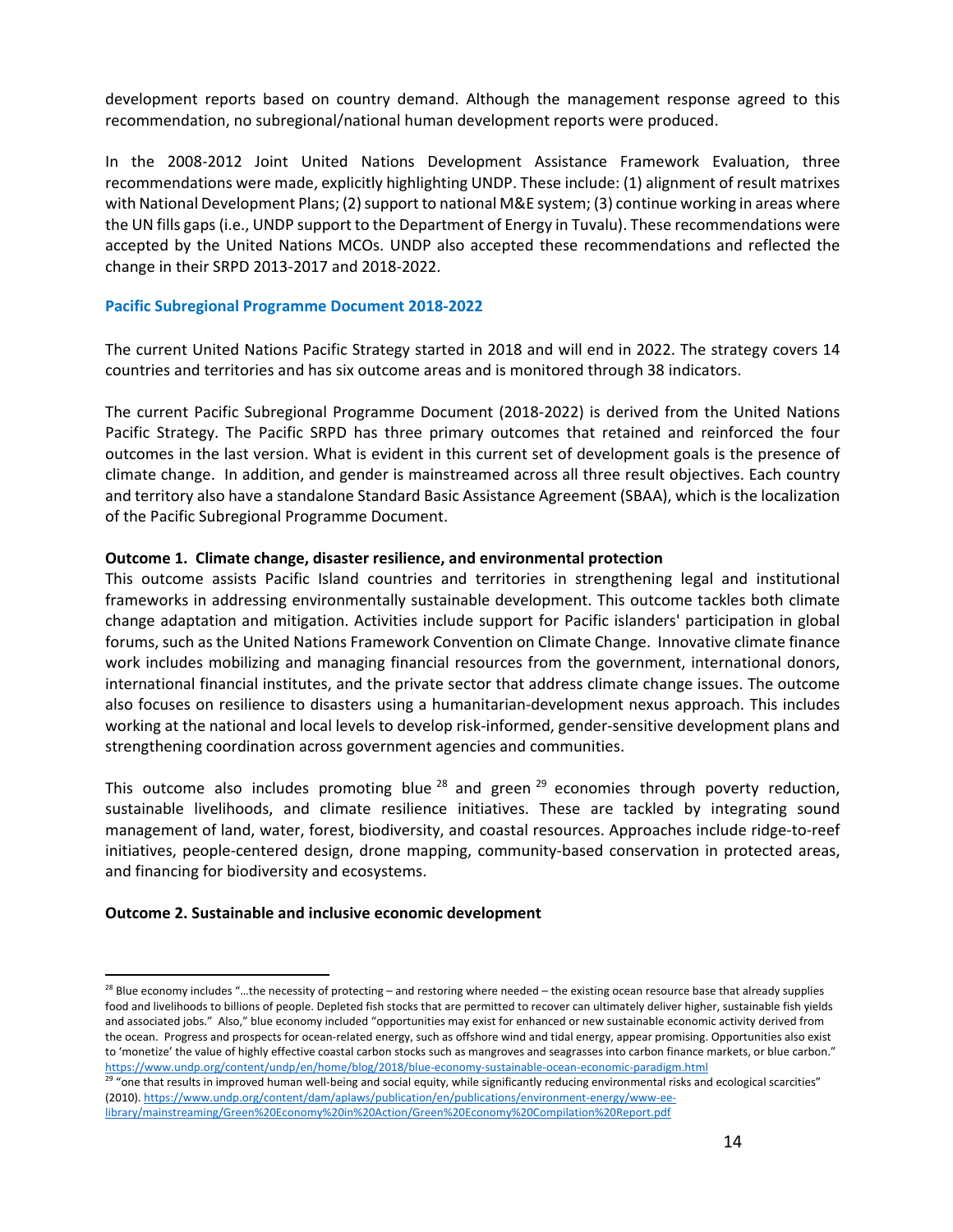This outcome supports the subregion by implementing inclusive growth policies and strategies towards increasing financial inclusion and reaching out to the poor. This includes working with governments and the private sector to strengthen business policies and initiatives to increase the competitiveness of small and medium-sized enterprises. The MCOs are drawing from their experience in delivering the Millennium Development Goals Acceleration Frameworks to support the localization of Sustainable Development Goals (SDG) 1, 5, 8, 10, and 17. UNDP collaborates with UN entities and subregional partners to generate and collate disaggregated data to formulate evidence-based policy formulation and SDG Acceleration Frameworks. The outcome supports SDG Goal 17 through fostering South-South and Triangular Cooperation and implementation of the Pacific SDG Roadmap, the Framework for Pacific Regionalism, the SAMOA Pathway, and other cooperation mechanisms.

UNDP is also contributing to the COVID response in the Pacific by providing equipment and assisting in information dissemination.

# **Outcome 3. Effective governance for service delivery**

This outcome aims to improve the capacities of parliaments, sub-national government ministries, and civil society organizations to improve service delivery, inclusive decision-making, and promote social cohesion. It has activities centered on peace, justice, and building a strong institution. It has activities that hope to create innovative mechanisms to increase discussions with marginalized groups, particularly women, youth, and marginalized communities. This outcome also encompasses the portfolio of work on gender equality, good health and well-being, peacebuilding, the rule of law and access to justice, and transparency and accountability. Collaboration in this outcome includes the Pacific Islands Forum Secretariat, the Pacific Community, UN-Women for gender equality; South Pacific Community, the World Health Organization, UNICEF and UNFPA, Ministries of Health for health-related topics; and the United Nations Peacebuilding Office and UN-Women for peacebuilding.

Table 2 and figures 7-9 below indicate UNDP resources for each United Nations Pacific Strategy /UNDP Subregional Programme Document outcome and outputs.

| <b>Outcome</b>               | Output                                             | <b>SRPD Indicative</b><br><b>Resources</b><br>(\$ millions) | <b>Expenditure</b><br>$(2018 - 2020)$<br>(\$ millions) |
|------------------------------|----------------------------------------------------|-------------------------------------------------------------|--------------------------------------------------------|
| <b>Outcome 1: Resilience</b> | Output 1.1: Scaled-up action on climate            | Regular: 3.667                                              | Regular: 2.425                                         |
| and Sustainable              | change adaptation and mitigation across            |                                                             |                                                        |
| Development                  | sectors which is funded and implemented            | Other: 207.0                                                | Other: 93.334                                          |
| By 2022, people and          | <b>Output 1.2: Effective risk-informed</b>         |                                                             |                                                        |
| ecosystems in the Pacific    | development plans disaster preparedness            | Total: 210.667                                              | Total: 95.760                                          |
| are more resilient to the    | and recovery mechanisms in place at the            |                                                             |                                                        |
| impacts of climate           | national sector and subnational levels             |                                                             |                                                        |
| change, climate              | <b>Output 1.3: Solutions developed at</b>          |                                                             |                                                        |
| variability and disasters;   | national and subnational levels for                |                                                             |                                                        |
| and environmental            | sustainable management of natural                  |                                                             |                                                        |
| protection is                | resources ecosystem services and waste             |                                                             |                                                        |
| strengthened                 |                                                    |                                                             |                                                        |
| <b>Outcome 2: Inclusive</b>  | <b>Output 2.1: National and local institutions</b> | Regular: 5.789                                              | <b>Regular: 0.986</b>                                  |
| Growth                       | enabled to put in place evidence-based             |                                                             |                                                        |

|  |  | Table 2. United Nations Pacific Strategy /UNDP Pacific Subregional Programme Document Outcomes and Indicative Resources |
|--|--|-------------------------------------------------------------------------------------------------------------------------|
|--|--|-------------------------------------------------------------------------------------------------------------------------|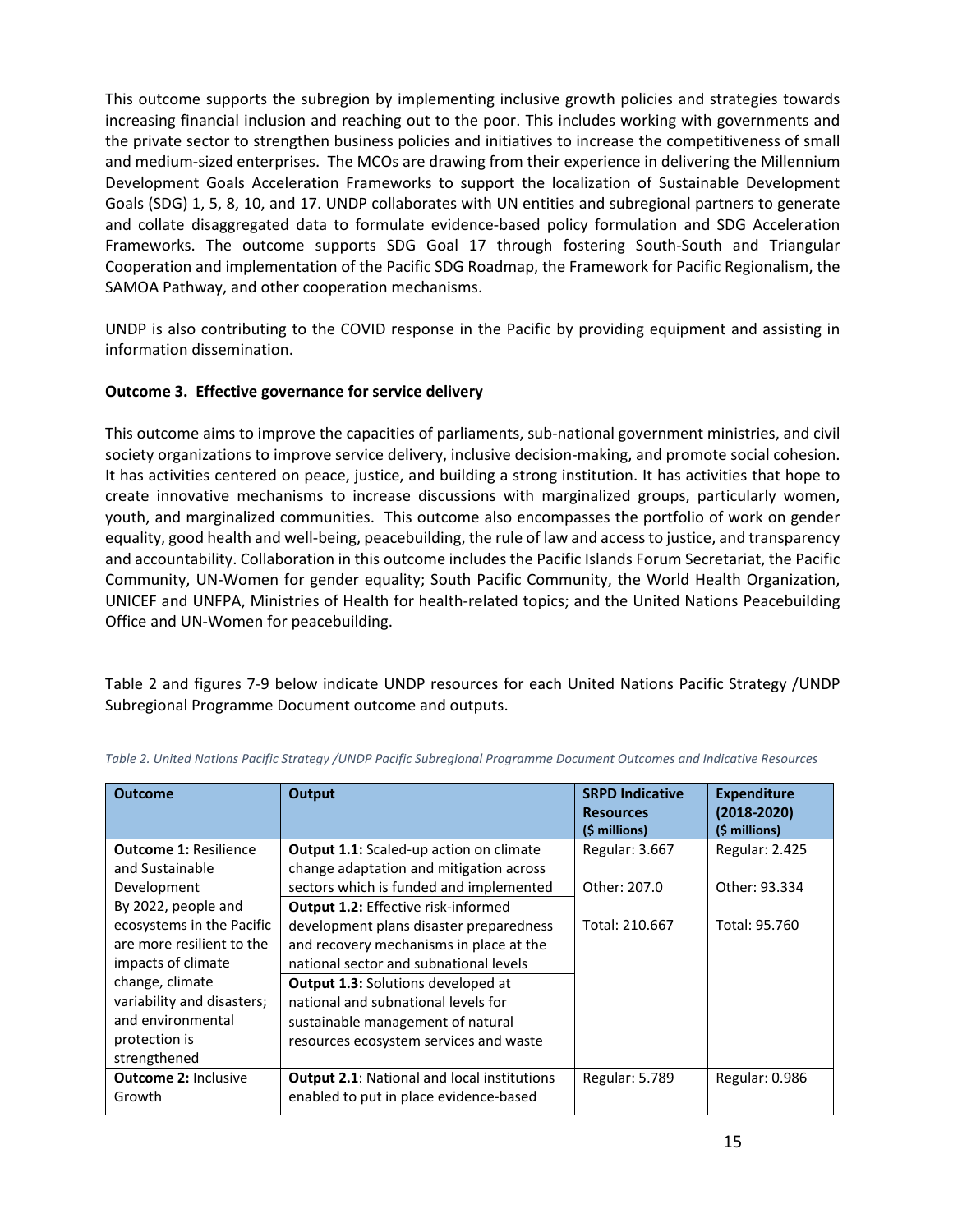| By 2022, people in the      | risk-informed and gender-sensitive policies     | Other: 26.000     | Other: 10.151  |
|-----------------------------|-------------------------------------------------|-------------------|----------------|
| Pacific, in particular      | guiding participatory planning and              |                   |                |
| youth, women and            | budgeting processes and aligned with SDGs       | Total: 31.789     | Total: 11.138  |
| vulnerable groups,          | <b>Output 2.2:</b> Green/blue economic policies |                   |                |
| benefit from inclusive      | in place to support private sector initiatives  |                   |                |
| and sustainable             | that create sustainable and                     |                   |                |
| economic development        | environmentally friendly jobs and               |                   |                |
| that creates decent jobs,   | entrepreneurial opportunities for women         |                   |                |
| reduces                     | and youth                                       |                   |                |
| multidimensional            | <b>Output 2.3: National financial inclusion</b> |                   |                |
| poverty and inequalities,   | policies and strategies in place and            |                   |                |
| and promotes economic       | implemented to expand access to financial       |                   |                |
| empowerment                 | services for rural and low-income women         |                   |                |
|                             | and youth                                       |                   |                |
| <b>Outcome 3: Effective</b> | Output 3.1: Increased voice and more            | Regular: 5.787    | Regular: 3.329 |
| Governance                  | inclusive participation by women youth and      |                   |                |
| By 2022, people and         | marginalized groups in national and             | Other: 50 million | Other: 50.480  |
| communities in the          | subnational decision-making bodies that         |                   |                |
| Pacific will contribute to  | are more representative                         | Total: 44.787     | Total: 53.809  |
| and benefit from            | Output 3.2: Increased transparency and          |                   |                |
| inclusive, informed and     | accountability in governance institutions       |                   |                |
| transparent decision-       | and formal and informal decision-making         |                   |                |
| making processes,           | processes                                       |                   |                |
| accountable and             | Output 3.3: More women and men benefit          |                   |                |
| responsive institutions,    | from strengthened governance systems for        |                   |                |
| and improved access to      | equitable service delivery including access     |                   |                |
| justice                     | to justice                                      |                   |                |
| <b>Grand Total</b>          |                                                 | Regular: 15.242   | Regular: 7.649 |
|                             |                                                 |                   |                |
|                             |                                                 | Other: 283.0      | Other: 155.447 |
|                             |                                                 |                   |                |
|                             |                                                 | Total: 298.242    | Total: 163.095 |

Source: Atlas programme expenditure data as of 5 Feb 2021; total includes 2.4 million in programme expenditure not linked to an outcome

Preliminary analysis of the Pacific portfolio as of February 2021 shows that Outcome 1 comprises 58% or about \$ 210M of the entire Pacific portfolio. Major projects include the Green Climate Fund (GCF) Vaisagano River Catchment in Samoa (\$ 37.1M), Tuvalu Coastal Adaptation GCF (\$ 17.7M), Samoa economy-wide integration of CC adaptation (\$ 9.1M), and Vanuatu adaptation to CC in coastal zones (\$ 3.9M), a ridge to reef project. These include activities on CCA, water, oceans, coasts, energy, biodiversity, and environmental reporting.

Outcome 2 has around \$ 11M expenditure to date, or about 7% of the overall portfolio. Major projects include Pacific Financial Inclusion Program (\$ 7.2M), COVID-19 response support in the Pacific (\$ 2.1M), and Markets for Change (Fiji, Solomon Islands, Vanuatu), with other projects on SDG localization and trade.

Outcome 3 has the second-largest share of the portfolio with \$ 53M expenditure to date, about 33% of the overall portfolio. The largest components include about \$ 13M for health projects (i.e., West Pacific - Integrated HIV/TB program, malaria, and COVID19 response), about \$ 9.5M for electoral support projects, and access to justice project in Fiji (\$ 5M to date). Other projects include parliament and governance support.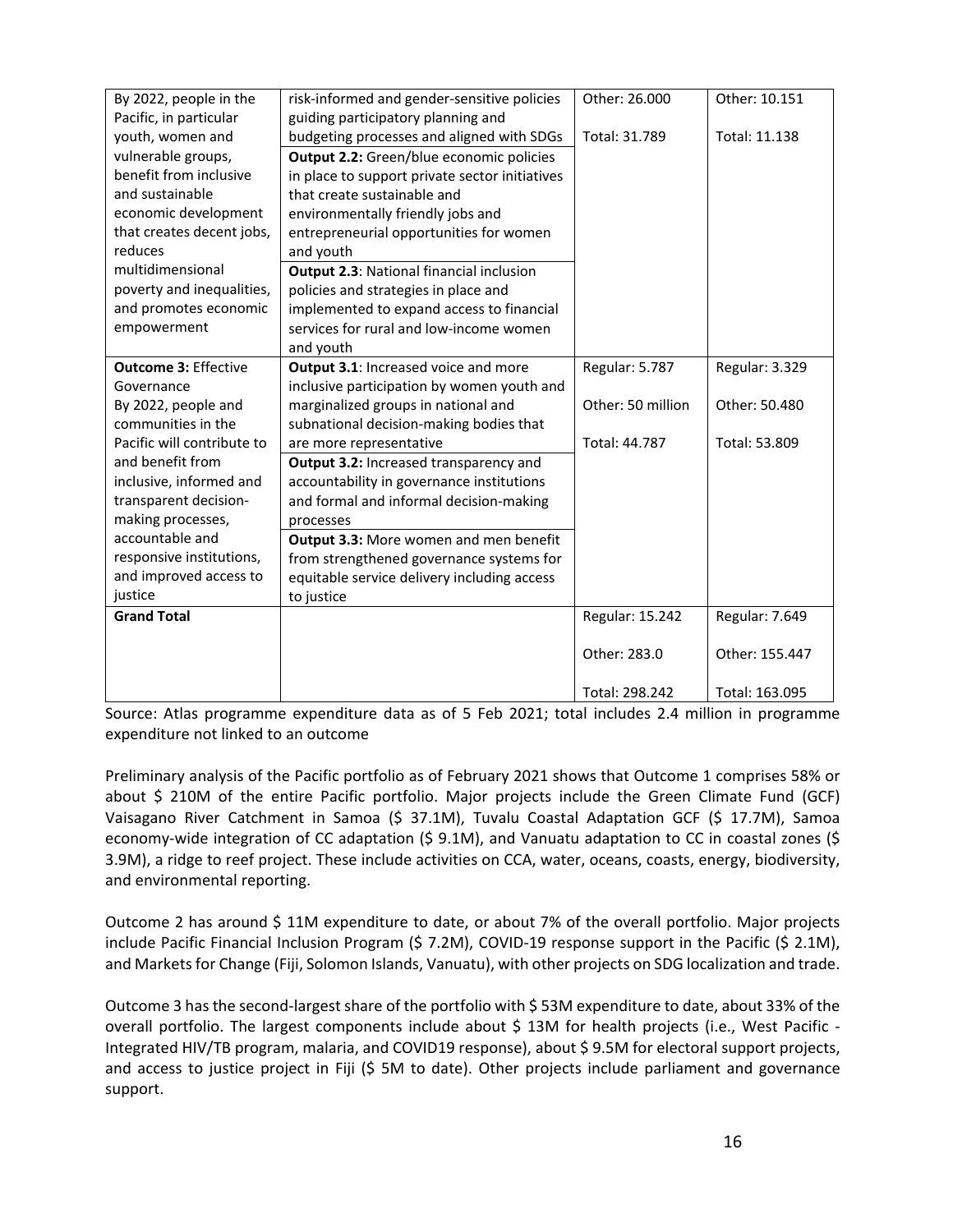Overall, the largest share of funding is received by Fiji at about \$55.6M, followed by Samoa at \$31.7M and Solomon Islands at \$ 16.9M (figure 7). The largest donor for the Pacific is the Global Environment Facility (GEF) with \$ 51.1M, which is 31% of the entire portfolio. It is followed by the Green Climate Fund at 12 % (figure 8). Preliminary analysis also shows that the diversity of funding by source differs significantly in some Pacific Island countries and territories. For example, Fiji, the Solomon Islands, and Vanuatu have two or more main donors, while countries like Samoa and others have funding that is reliant on vertical funds (figure 9).



*Figure 7. Distribution of expenditure among the 14 countries and territories in the Pacific, 2018-2020 Programme Expenditure*

#### Source: UNDP Power BI.

Note: Some funds received and tagged to Fiji may involve more countries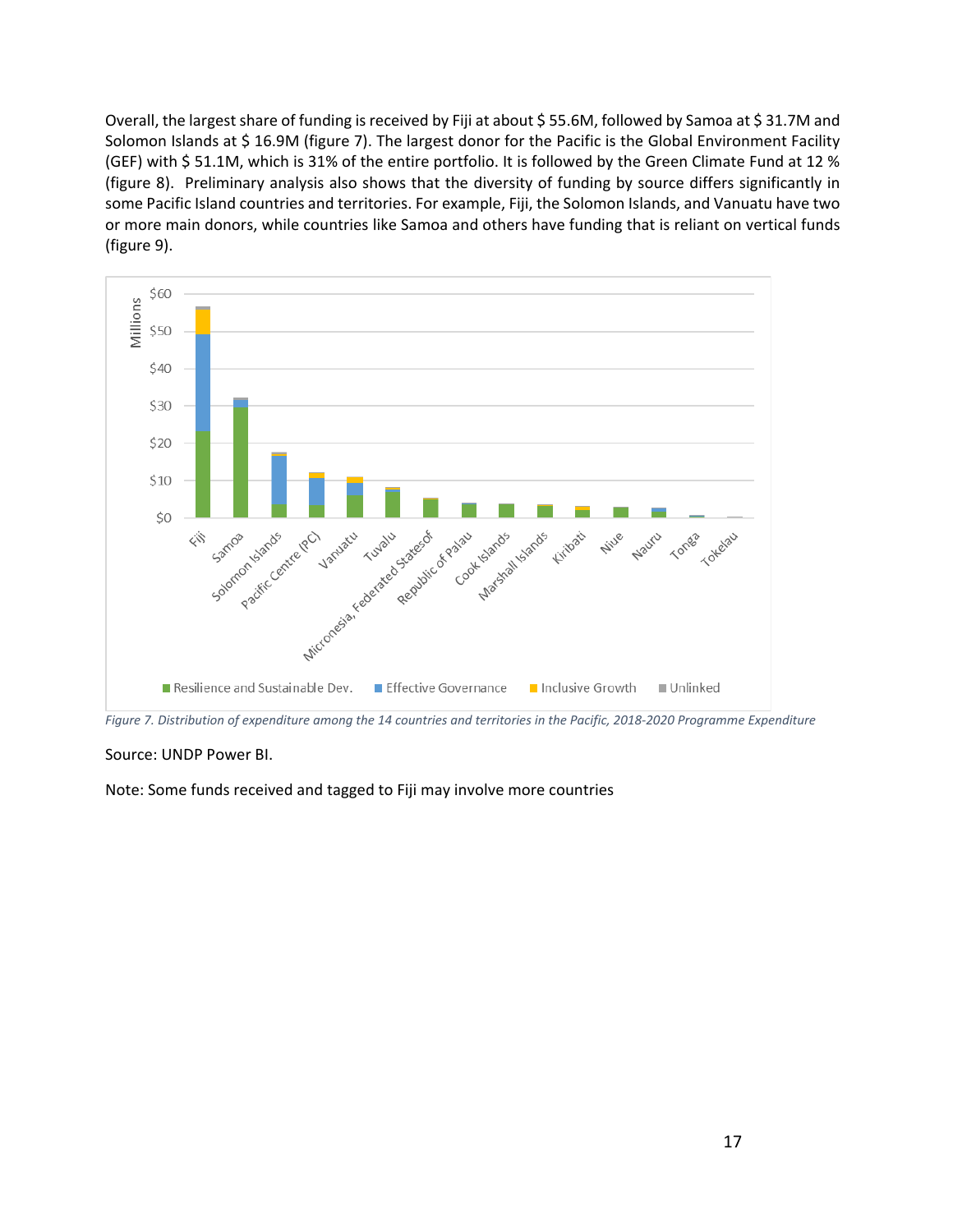

*Figure 8.Top 10 Donors to the Pacific Multi-Country Office, 2018-2020 Programme Expenditure*



#### Source: UNDP Power BI.

*Figure 9.Country or territory funding by Source 2018-2020 Programme Expenditure*

Source: UNDP Power BI.

Note: Some funds received and tagged to Fiji may involve more countries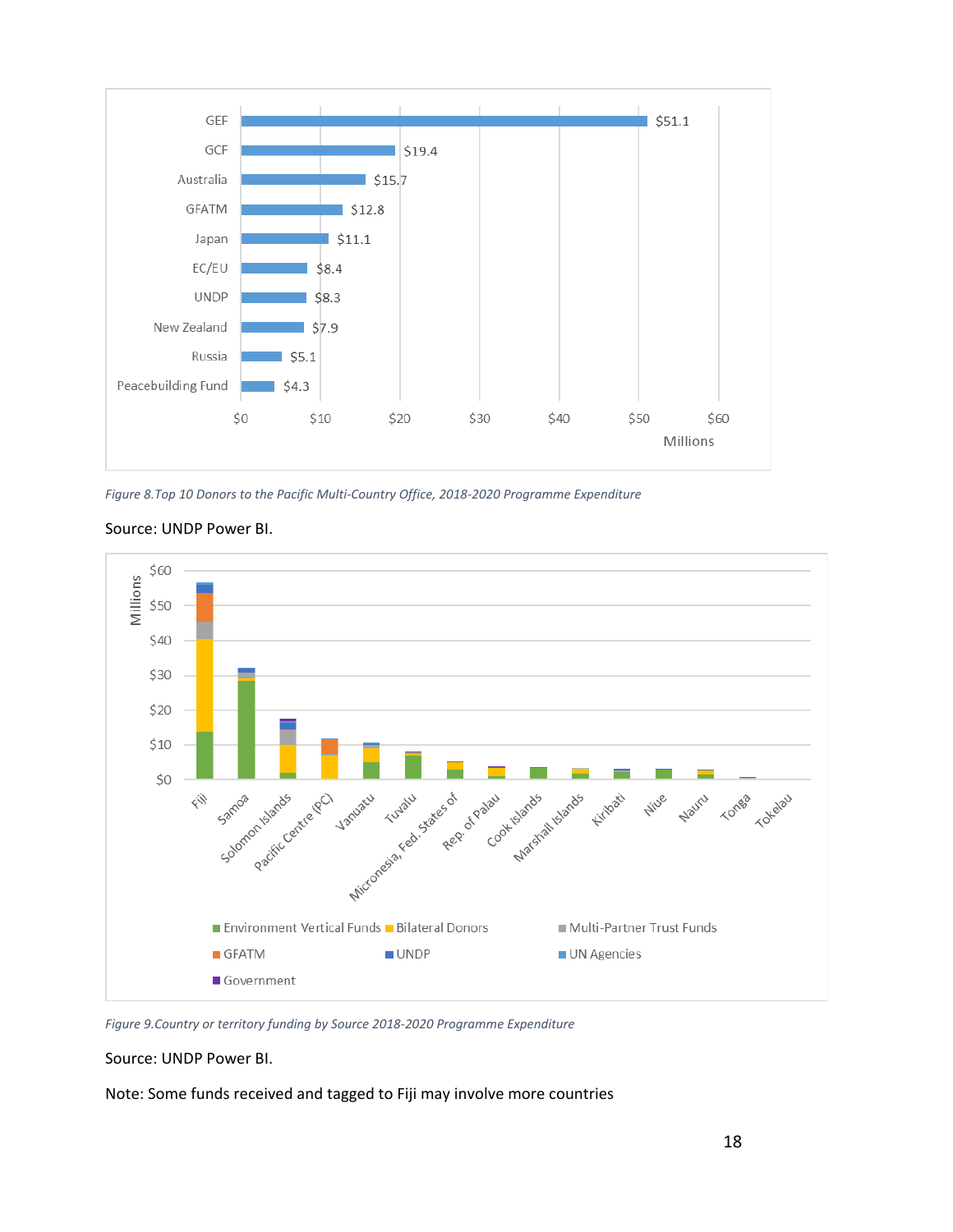# **Scope of the evaluation**

The ISRPE Pacific will examine UNDP's 2018-2022 subregional programme formally approved by the Executive Board. Guided by the Pacific Subregional Programme Document Results and Resources Framework, the evaluation will assess UNDP's performance in contributing to the three programme outcomes. The ISRPE will consider changes made to the subregional programme during the period under review, including UNDP's COVID-19 response.

The evaluation will cover UNDP's development programme in its entirety, regardless of its funding sources, e.g., UNDP's regular, core resources, donors, and government. The scope of the evaluation will include all programmes implemented by the Fiji MCO and Samoa MCO. It will also include regional projects that involve countries in the Pacific. Projects that are active and/or have been completed during the period under review will be covered. Special attention will be given to collaborations between UNDP and other UN entities under the 2018-2022 United Nations Pacific Strategy and the positioning of UNDP in the Pacific.

# **Methodology**

The evaluation will be conducted in accordance with the United Nations Evaluation Group (UNEG) Norms & Standards.<sup>30</sup> It will address the following main evaluation questions:<sup>[31](#page-17-1)</sup>

# **Relevance**

- 1. What did the UNDP subregional programme intend to achieve during the period under review?
- 2. To what extent is the strategy and programming of UNDP's Pacific programme responding to the complex nature of the subregion and evolving context? **Coherence**
- 3. How is UNDP maintaining internal coherence across its programming? How is UNDP positioning itself in the Pacific vis a vis other UN entities and regional actors? **Effectiveness**
- 4. To what extent has the programme achieved (or is likely to achieve) its intended objectives? What factors contributed to, or hindered UNDP's performance?
- 5. To what extent has UNDP adapted to the COVID-19 pandemic and support the Pacific subregion's preparedness, response, and recovery process?
- 6. To what extent is UNDP's programme and results responding to cross-cutting themes such as gender equality and women empowerment, social inclusion, and climate change? **Efficiency**
- 7. To what extent is UNDP's structure and governance in the Pacific fit for purpose? What contributed to the efficient delivery of its programmes, and what can be improved? **Broader adoption**
- 8. To what extent did the results of UNDP in the Pacific achieved broader adoption (mainstreaming, replication, sustainability, scaling, market change)?

**Evaluation questions 1 and 2** will be addressed by looking at the programme logic implemented in the Pacific MCOs. The programme logic (i.e. TOC), either available at the subregion or reconstructed in consultation with programme units for the evaluation, will be used to understand the underlying

l

<span id="page-17-1"></span><span id="page-17-0"></span><sup>&</sup>lt;sup>30</sup> http://www.uneval.org/document/detail/1914<br><sup>31</sup> The ICPEs/ISRPE have adopted a streamlined methodology, which differs from the previous ADRs that were structured according to the four standard OECD DAC criteria. More detailed sub-questions will be developed during the desk review phase of the evaluation.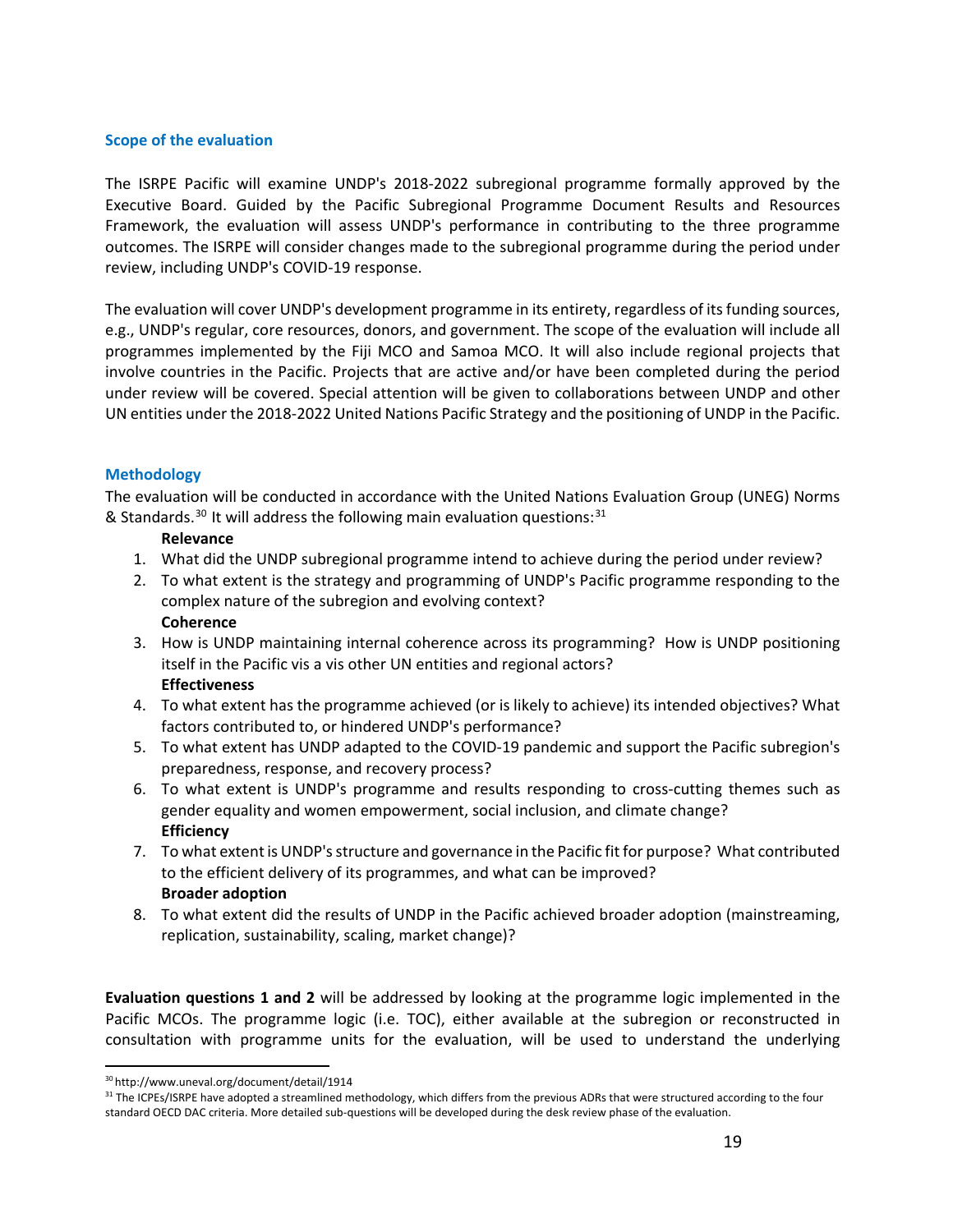programme intent and rationale by outcomes, including the assumptions being made for desired changes and expected causal linkages. UNDP's specific areas of contribution under each of the United Nations Pacific Strategy outcomes will be unpacked, and any changes to the programme design and implementation strategy from the initial Pacific Subregional Programme Document will be identified.

**Evaluation question 3** will be addressed by looking at the internal and external coherence of the programme. The internal coherence will be the fit and synergies cross UNDP MCOs subprogrammes and with regional and global UNDP programmes. The external coherence will look into the synergies and collaborations made with other UN agencies, regional and global stakeholders in the Pacific.

**Evaluation questions 4-6** will address the overall effectiveness of UNDP's subregional programme. It includes an assessment of the degree to which UNDP-specific outputs mentioned in Pacific Subregional Programme Document outputs have progressed or achieved United Nations Pacific Strategy outcomes. In this process, results that are both positive and negative, direct and indirect, as well as unintended results will be identified.

The evaluation will examine UNDP support to COVID-19 preparedness, response, and recovery in the Pacific, including several sub-questions: i) degree to which UNDP's COVID support has been relevant to the needs of Pacific island countries and territories; ii) how well UNDP's support and response aligned with government plans and support from other UN agencies, donors, and NGOs/CSOs; iii) how well UNDP has supported the Pacific island countries and territories to develop responses that reduced loss of life and protected longer-term social and economic development; iv) degree to which UNDP funding decisions were informed by evidence, needs analysis, risk analysis and dialogue with partners and supported efficient use of resources; and v) whether the support has contributed to the development of social, economic and health systems in the Pacific that is equitable, resilient and sustainable.

The evaluation will pay particular attention to cross-cutting themes such as gender equality and women empowerment, social inclusion, and climate change. The evaluation will assess these themes were integrated from the design to implementation, up to M&E and lessons learning.

**Evaluation question 7** will look at the current structure of the Pacific MCOs vis-a-vis its structure, governance, and having one Pacific Subregional Programme Document that maps the UNDP's programming direction in the Pacific. Further, we will look into the UNDP's MCOs with reference to the changing context and the reorganization of the United Nations in the Pacific (i.e., delinking of UNDP and UNRC). MCO/Country-specific issues (e.g., change management), managerial practices (e.g., utilization of resources for results), programmatic design and decisions (e.g., use of partnerships, South-South and triangular cooperation, delivery modality) will be examined.

**Evaluation question 8** will examine various factors that have influenced – positively or negatively – UNDP's programmatic performance, and eventually, the broader adoption (mainstreaming, replication, sustainability, scaling, market change) of results.

*Stakeholder involvement:* The evaluation will engage relevant stakeholders to ensure transparency, collect necessary documentation and evidence, and enhance the national ownership of evaluation results. A stakeholder analysis will be conducted during the preparatory phase to identify relevant UNDP partners, including those that may have not worked directly with UNDP but play a key role in the outcomes to which UNDP contributes. The analysis will help identify key informants for interviews during the data collection phase.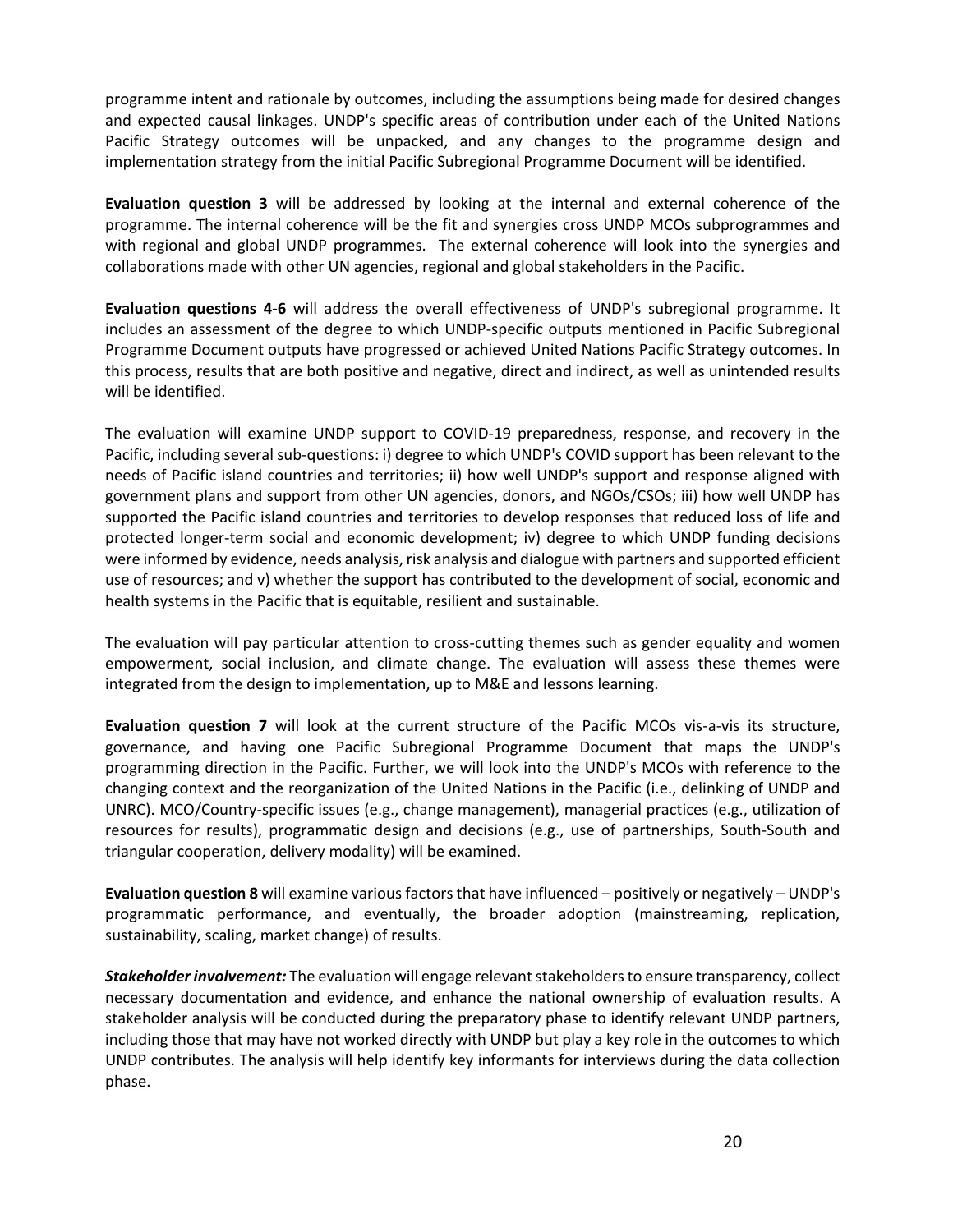*Gender-responsive approach*: The evaluation will employ a gender-responsive evaluation approach. The evaluation will examine the level of gender mainstreaming across all UNDP programmes and operations, in line with UNDP's gender strategy. Gender disaggregated data will be reviewed, where available, and assessed against UNDP's programme outcomes. The evaluation will assess the extent to which UNDP's programmatic efforts were designed to contribute to gender equality and women's empowerment (e.g. using Gender Marker and programme expenditures), and in fact have contributed to promoting gender equality and women's empowerment by using the gender results effectiveness scale (GRES). The GRES classifies gender results into five categories: gender negative, gender blind, gender-targeted, genderresponsive, and gender transformative (figure 10).



*Figure 10. IEO's Gender Results Effectiveness Scale*

*ICPE/ISRPE rating system:* Based on the Independent Country Programme Review piloted by the IEO in 2020 and lessons learned, IEO is currently developing a rating system to be applied for the ICPEs in 2021 on a pilot basis. Ratings are expected to be applied to assess UNDP's progress towards CPD Outputs and Outcomes goals and criteria such as relevance, coherence, efficiency, and sustainability. Details will be provided in due course prior to the implementation of the ISRPE.

#### **Evaluability assessment and limitations**

*Evaluability assessment:* An assessment was conducted to examine the availability of documentation and information, identify potential data constraints, and determine the data collection methods.

- **COVID-19 restrictions**: As international and internal mobility is limited and many continue to telework, access to national stakeholders for data collection – particularly those in remote areas and community-level populations, including the marginalized – may encounter challenges. Expanded outreach measures will include, e.g., use of surveys, identification of locally-based data collectors and consultants, access to local project managers/ coordinators, and/or use of GIS technology for virtual site visits.
- **Political situation**: The current political situation in the Pacific countries and territories is stable and is not anticipated to affect the availability of government counterparts and other references for the evaluation.
- **Availability of past assessments**: The UNDP Evaluation Resource Centre (ERC) includes: (1) 'Assessment of Development Results: Pacific Islands' in 2012, (2) 'Evaluation of the Regional Programme for Asia and the Pacific 2008-2013' published in 2013 and (3) 'Evaluation of Second Regional Cooperation Framework for Asia and the Pacific - 2002-2006' released in 2007. There are a total of 44 Pacific-related evaluations in the Evaluation Resource Center from 2018 to 2021 (table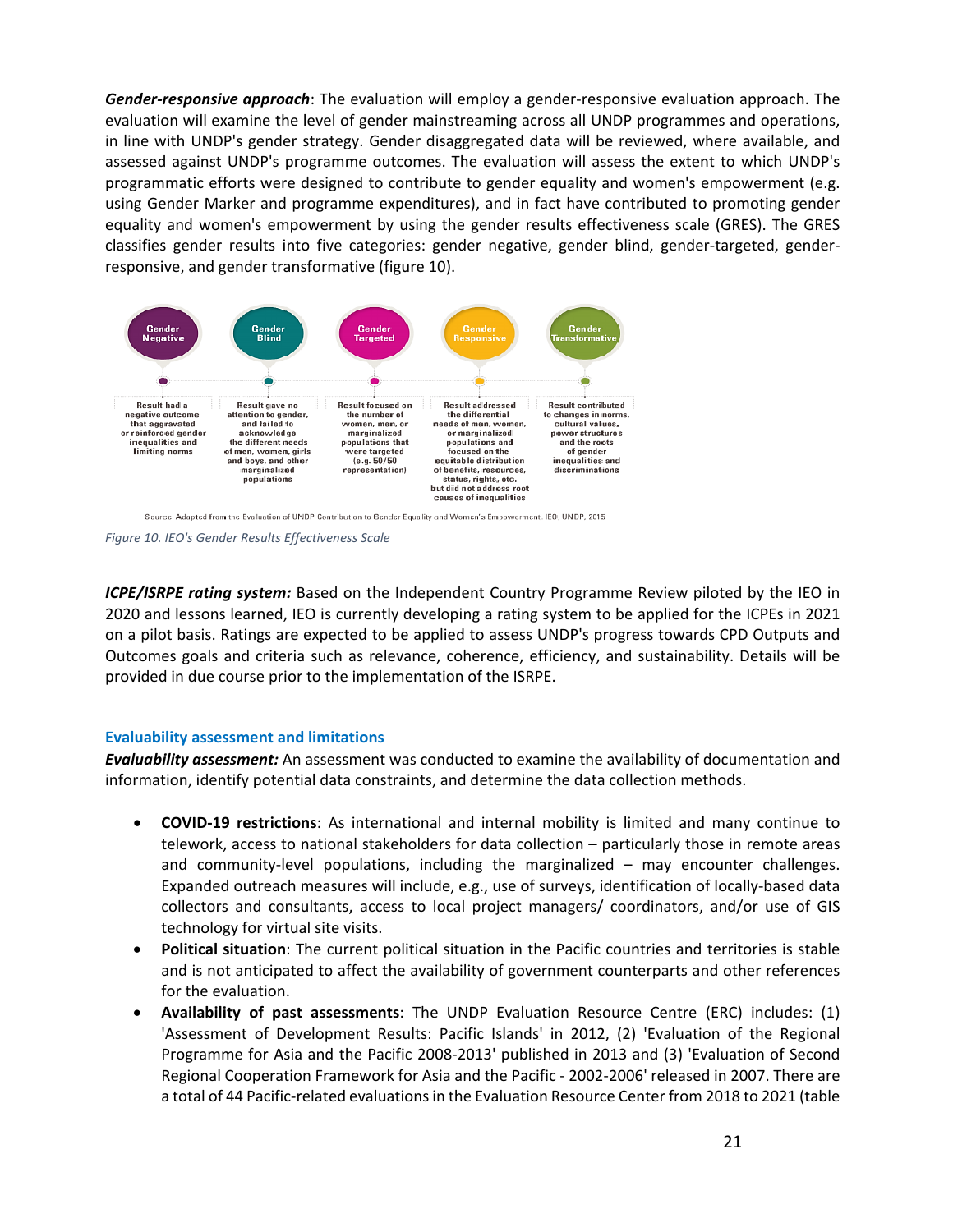3), of which there are eight multicountry evaluations. Three audits are available for the Pacific, two under the MCO Fiji (overall MCO operational audit; audit of Global Fund programmes) and one under MCO Samoa (overall MCO operational audit).

| Country/Territory  | <b>MTE</b>     | <b>TE</b>      | <b>Total</b>   |
|--------------------|----------------|----------------|----------------|
| Cook Islands       | 1              | $\overline{2}$ | 3              |
| Fiji               | 3              | 3              | 6              |
| Kiribati           | $\overline{2}$ | 1              | 3              |
| Marshall Islands   | 1              | 1              | 2              |
| Multicountry       | 4              | 4              | 8              |
| Nauru              | 1              | 1              | $\mathfrak{p}$ |
| Niue               | 1              |                | 1              |
| Palau              |                | 1              | 1              |
| Samoa              | 3              | 5              | 8              |
| Solomon Islands    |                | 4              | 4              |
| Tonga              |                | 1              | 1              |
| Tuvalu             | 1              | 1              | 2              |
| Vanuatu            | 1              | $\mathfrak{p}$ | 3              |
| <b>Grand Total</b> | 18             | 26             | 44             |

*Table 3. Number of evaluations available in UNDP IEO ERC*

Source: UNDP IEO ERC

- **Programme and project information**: Programme documentation (including internal annual reports) is available and of adequate quality. The availability and quality of project-level documentation will be examined during documentation collection and desk review.
- **Pacific Subregional Programme Document results and resources framework indicator results:**  The programme document has seven indicators for its three outcomes and 18 indicators to measure its nine outputs, with baseline and targets. To the extent possible, the ISRPE will seek to use these indicators to better understand the intention of the UNDP programme and to measure or assess progress towards the outcomes. The data sources of the indicators are primarily aggregation of national statistics and reports of various ministries, and the evaluation's ability to measure progress against these indicators will therefore depend on national statistics, where upto-date data may not be available for all indicators.
- **Intervention maturity:** UNDP projects are at different stages of implementation. In cases where the projects/initiatives are still in their initial stages, it may not be possible to determine the projects' contribution to the Pacific Subregional Programme Document / United Nations Pacific Strategy outcomes. The evaluation will document visible progress and seek to assess the possibility of potential contribution given the programme design and measures already put in place.

#### **Data collection and analysis**

**Data collection methods***:* An evaluation matrix will be prepared to elaborate on data collection and analysis plans. Data and information required for the evaluation are collected through primary and secondary sources. The evaluation will employ a phased and snowball approach and use layered triangulation (see analysis and validation below).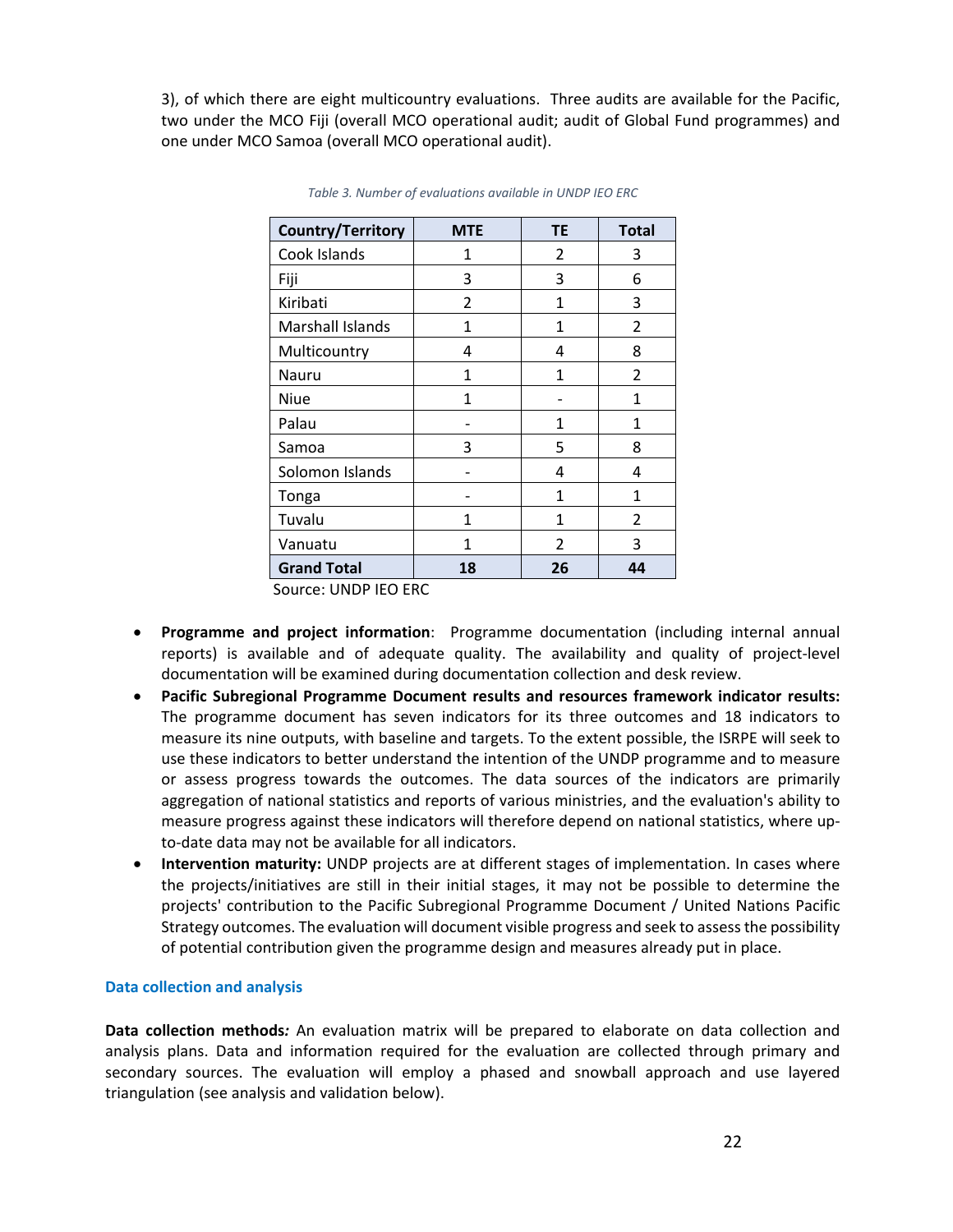**1st Phase - Collecting primary and secondary data to build testable hypotheses.** The evaluation will employ various tools to collect evidence and build testable hypotheses guided by the evaluation matrix and the MCOs programme logic.

- **Synthesis of evaluations**. Using the UNDP Evaluation Resource Center, evaluations in the Pacific will be analyzed, and lessons wil be aggregated. The synthesis will also use evaluations conducted by other entities, including some form of assessment of UNDP's work. This could include UNDAF evaluations, evaluations of joint projects, evaluations conducted in Joint Presences Offices, audit reports.
- **Desk reviews.** The IEO will conduct comprehensive reviews of documentation, including those available from the government, the UN, private institutions, donors, and academia, on national context and areas of UNDP programme interventions. Also included are subregional programme framework and office strategies (e.g., resource mobilization, gender, communication), programme-/ project-related documents and progress reports, theories of change, annual work plans, Results Oriented Annual Reports (ROAR), COVID Mini-ROARs. The IEO and the MCOs will identify a list of documents uploaded in the ISRPE SharePoint portal.
- **Review of databases.** The evaluation will review available databases and collect secondary information (i.e., SGP database, databases of other institutions).
- **Stakeholder analysis.** Mapping and analysis will be conducted to analyze and prioritize engagements with various partners. This will be done prior to the main data collection phase.
- **Questionnaire/Surveys**. An advance questionnaire will be administered to the MCOs during the preparatory phase as an additional self-reporting input. Surveys may be planned, as required.

**2nd Phase - Collecting primary data to triangulate and validate information.** This will be conducted in parallel or immediately after phase 1.

- **Stakeholder interviews.** Guided by the evaluation matrix and hypothesis formulated on the 1st phase, interviews will be conducted face-to-face/via Zoom/via telephone with relevant stakeholders, including government partners; donors; UN agencies; other development partners such as IFIs; UNDP staff at MCOs, regional, and HQ levels; private sector; civil society organizations; and beneficiary groups. Focus groups may be organized where possible.
- **Case studies.** These will be employed to dive deeper into themes, result areas, or issues that has been identified in the 1<sup>st</sup> phase. **Projects for in-depth review** will be part of the case studies. A sample of projects will be selected for in-depth review based on purposive sampling. The criteria for selection include programme coverage, ensuring a balanced representation of issues addressed under each outcome; project maturity; budget; implementation modality; and geographical areas. Both 'flagship' projects of significant visibility and scope, as well as those that have experienced challenges, will be included
- **Site visits:** As mobility will be limited, physical visits to field project sites are expected to be minimal if any. Possible virtual verification missions may be organized depending on the available resources and technology.

**Analysis and Validation:** Data and information collected from different sources and through various means will be triangulated to strengthen the validity of findings and conclusions. Triangulation will include:

• Methods triangulation -across various methodology along with a similar subject.

.

- Data source triangulation analysis of the consistency of different data sources within the same methods.
- Theory triangulation comparison of multiple theories to interpret and examine the data acquired.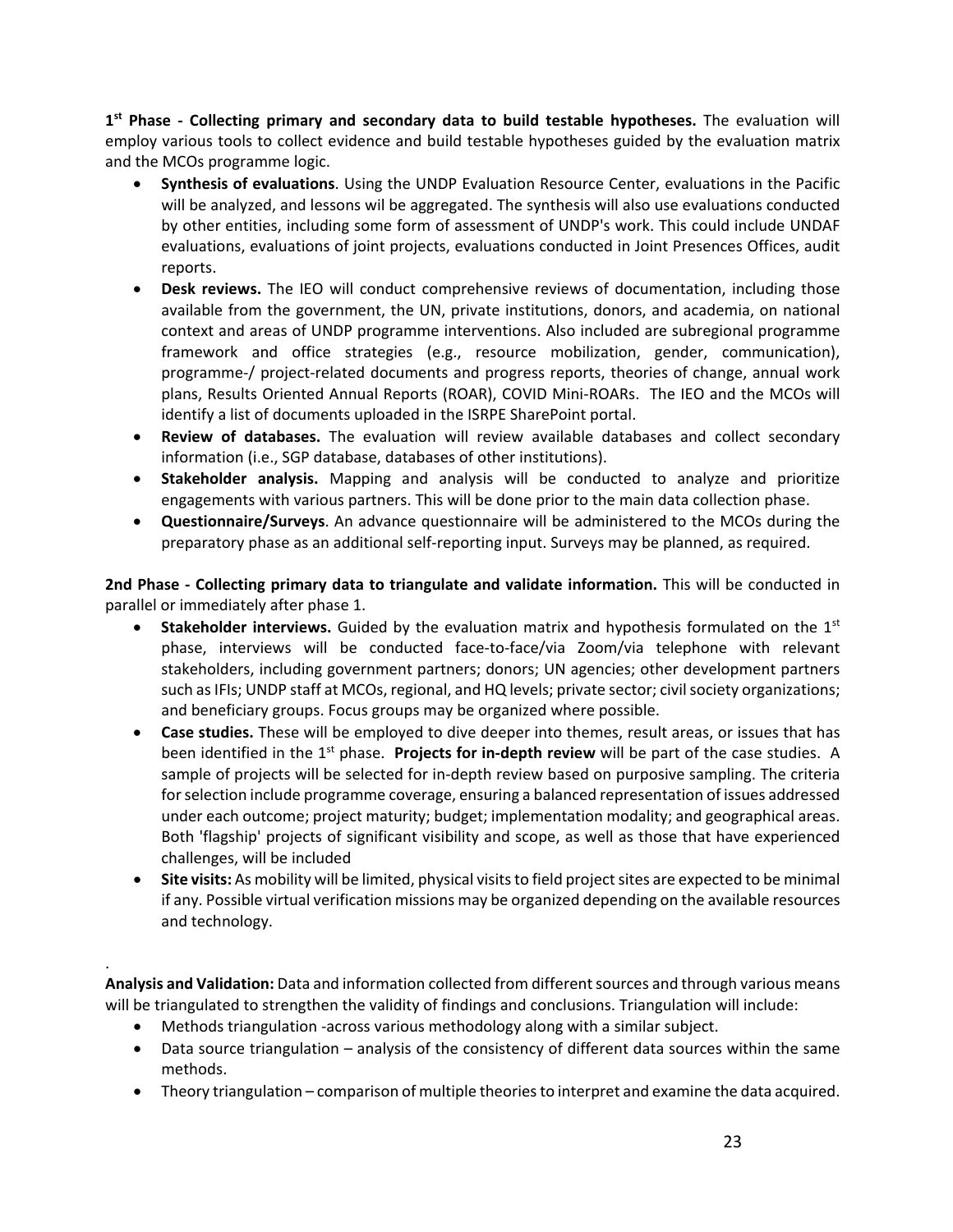• Evaluator triangulation – comparison of information across the evaluation team members, across subject and methods.

**Midterm briefing**: At the end of the data collection phase, the IEO will have a quick brief with the MCOs on emerging issues and findings. The meeting will also serve as an opportunity to identify areas requiring further analysis and any missing information and evidence before the full synthesis and drafting phase.

# **Management arrangements**

**Independent Evaluation Office:** The IEO will conduct the ISRPE in consultation with the UNDP Pacific MCOs and the RBAP. The IEO will meet all costs directly related to the conduct of the ISRPE. It will establish an evaluation team, ensuring gender balance. The IEO Lead Evaluator will lead the ISRPE and coordinate the work of the evaluation team, comprising the following members:

- Lead Evaluator (LE): IEO staff member with the overall responsibility for leading the exercise and managing the work of all team members, including the development of evaluation terms of reference (TOR), selection of the evaluation team members, and provision of methodological guidance. The LE will be responsible for the analysis' synthesis process, preparation of the draft and final evaluation reports, and coordinating the final stakeholder debriefing with the MCOs, RBAP, and national stakeholders.
- Associate Lead Evaluator (ALE): IEO staff member who directly supports the LE in operationalizing the exercise, particularly during the preparatory phase, data collection and analysis, and preparation of a draft report. Together with the LE, the ALE will backstop the work of other team members.
- Research Associate (RA): The IEO RA will provide background research, including portfolio and financial analysis. He/she contribute to the preparation of draft/final report, report annexes and support any tasks as required by the evaluation team.
- National research institution/international and/or national consultants: The IEO will explore partnering with a locally- (or regionally-) based research institution, think tank, or academia, to augment its data collection and analysis capacity in the country during COVID-related restrictions. Alternatively, four individual consultants (national and international) will be recruited to support the analysis of thematic areas.

**UNDP MCOs (Fiji and Samoa):** The MCOs will support the evaluation team through liaising with national stakeholders; ensure that all necessary information regarding UNDP's programmes, projects, and activities in the Pacific Island countries and territories are available to the evaluation team; and provide factual verifications of the draft report on a timely basis. The MCOs will provide the evaluation team in-kind organizational support (e.g., arranging meetings and interviews with project staff and stakeholders).

To ensure the confidentiality of the views expressed, MCOs' staff will not participate in interviews and meetings with stakeholders. The MCOs' will jointly organize the final stakeholder meeting via videoconference with the IEO, ensuring participation of key government counterparts, where findings and results of the evaluation will be presented. The MCOs' will prepare a management response to evaluation recommendations and support the dissemination and use of the final evaluation report in the countries and territories.

**Regional Bureau for Asia and the Pacific (RBAP):** RBAP will support the evaluation through information sharing, facilitation of communication between the IEO and the MCOs, and participation in the final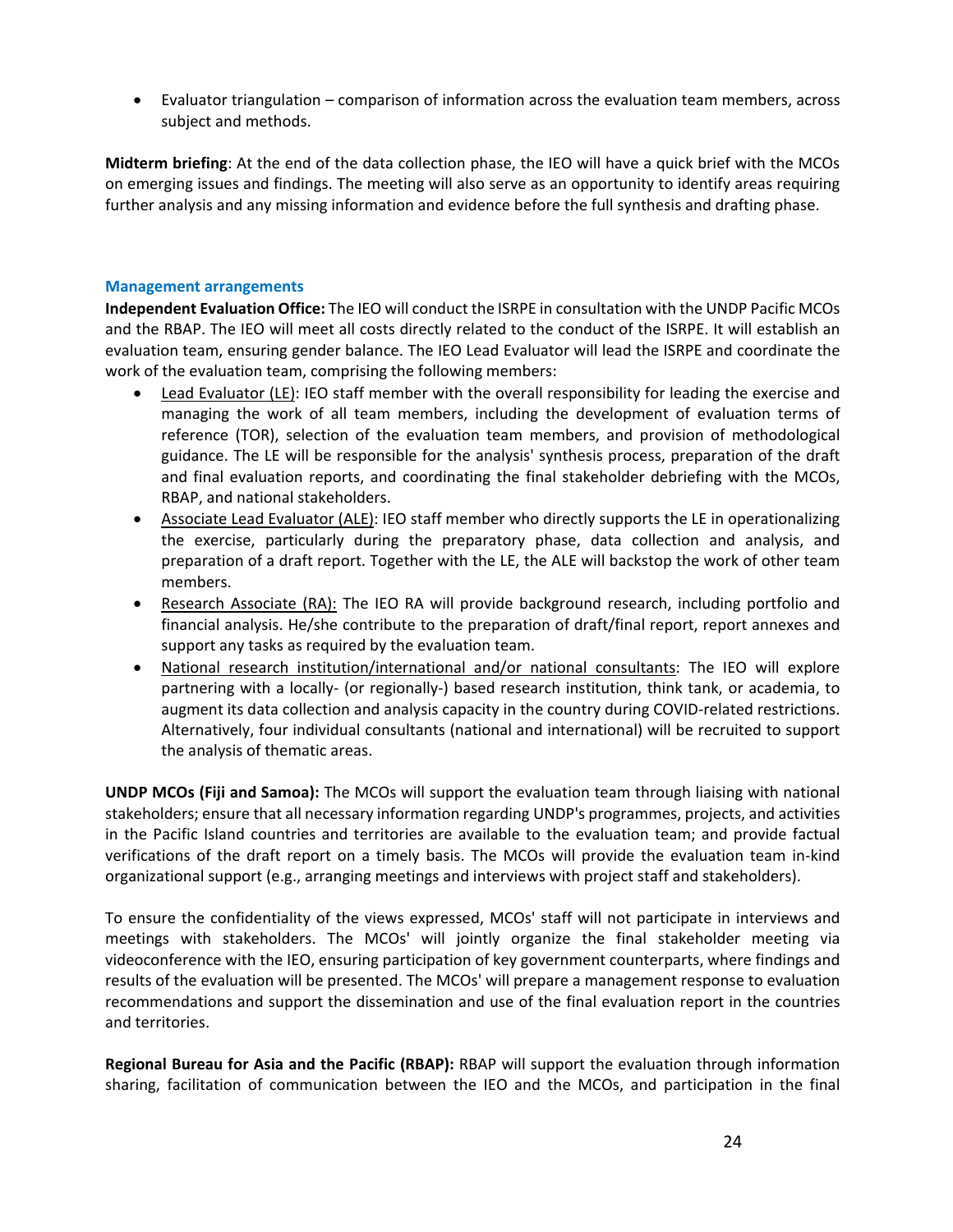stakeholder debriefing. The Bureau will support and oversee the preparation of the management response by the MCOs and its implementation of relevant actions.

# **Evaluation Process**

The evaluation will be conducted in the following five key phases:

- **Phase 1: Preparatory work.** The IEO prepares the evaluation terms of reference (define the scope, methodology, and process), a list of projects, and an evaluation matrix; and launches document gathering with support of the MCOs. External consultants will be recruited to augment the work of portfolio analysis.
- **Phase 2: Phase 1 data collection.** The evaluation team conducts desk reviews of reference material and preliminary analysis of the programme strategy and portfolio. The team will engage with MCOs' staff through meetings and an advance questionnaire, administered to fill data gaps in documentation and seek clarification if any. Specific data collection instruments will be developed, e.g., interview protocols, based on the stakeholder and portfolio analyses.
- **Phase 3: Phase 2 data collection.** The evaluation team will engage in virtual and remote data collection, such as conducting interviews using Zoom and other online communication tools. At the end of the data collection phase, the evaluation team may hold a preliminary presentation on emerging findings to the MCOs, identifying areas requiring further analysis and any information and evidence gaps that may exist.
- **Phase 4: Analysis, report writing, quality review, and debrief.** Following the individual outcome analyses, the LE will synthesize findings in the ISRPE report. The initial draft is subject to both internal and external quality reviews. Once the draft is quality cleared, the first official draft is shared with the MCOs and the RBAP for comments and factual corrections. The second draft, which considers their feedback, will then be shared with national stakeholders for further comments. The UNDP MCOs' will prepare a management response to the ISRPE under the overall oversight of the Regional Bureau. The report is then be presented at a final debriefing where evaluation results are presented to key national stakeholders, and UNDP's forward action are discussed. Considering the final set of comments collected at the stakeholder debriefing, the evaluation report will be finalized by incorporating the management response.
- **Phase 5: Publication and dissemination.** The ISRPE report will be written in English following standard IEO publication guidelines. The report will be widely distributed in both hard and electronic versions. The evaluation report will be made available to the UNDP Executive Board in time for its approval of a new Pacific Subregional Programme Document. It will be widely distributed by the IEO within UNDP as well as to the evaluation units of other international organizations, evaluation societies/networks, and research institutions in the region. The MCOs office will ensure the dissemination of the report to all relevant stakeholders in relevant countries and territories. The report and the management response will be published on the UNDP IEO website as well as the Evaluation Resource Centre (ERC).<sup>[32](#page-23-0)</sup> RBAP will be responsible for monitoring and oversight of follow-up action implementation in the ERC.

# **Evaluation products (deliverables)**

These products could include:

<span id="page-23-0"></span>l <sup>32</sup> UNDP IEO website[: http://web.undp.org/evaluation/;](http://web.undp.org/evaluation/) UNDP Evaluation Resource Centre[: https://erc.undp.org/.](https://erc.undp.org/)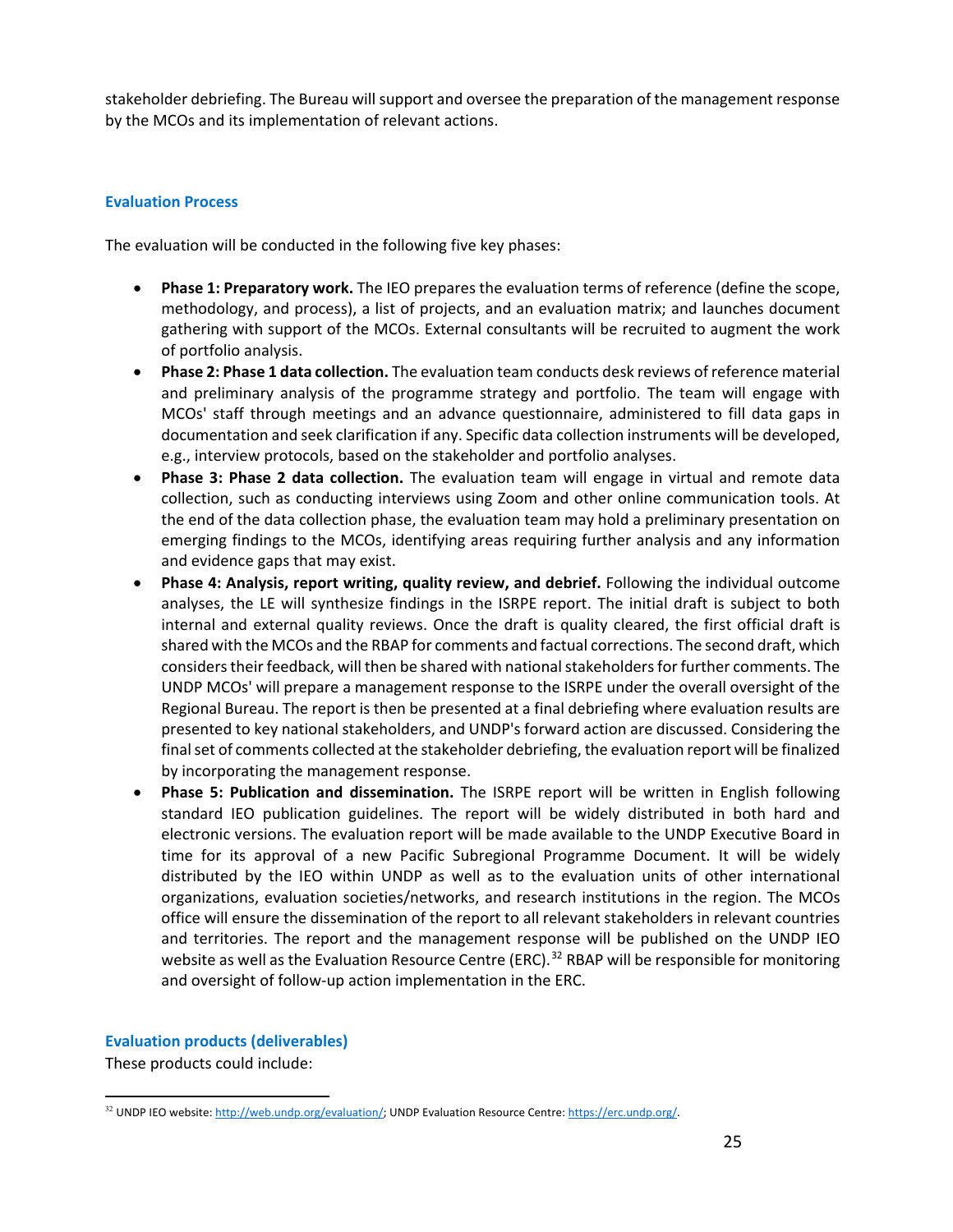- **Evaluation inception report.** This will be an internal document. This report to be prepared by the consultants/think tanks and will contain refinements of the evaluation methodology and will be prepared following and based on preliminary discussions with the MCOs. The inception report will detail the specific timing for evaluation activities in-country and deliverables and propose specific site visits and stakeholders to be interviewed.
- **Evaluation matrix.** This will elaborate on the evaluation questions, data sources, data collection, analysis tools, and methods to be used.
- **Evaluation debriefings.** The evaluation team will present a debriefing of findings to UNDP MCOs.
- **Draft and final evaluation report.** The draft evaluation report will be circulated among RBAP, MCOs and relevant government partners.
- **Evaluation brief and other knowledge products** will be prepared as need.
- **Evaluation Management Response** prepared by UNDP Pacific MCOs.
- **Evaluation debriefing presentations to UNDP and key stakeholders.** Depending on the COVID and travel restrictions, this might be conducted remotely.

# **Evaluation ethics**

This evaluation will be conducted in accordance with the principles outlined in the UNEG' Ethical Guidelines for Evaluation<sup>'[33](#page-24-0)</sup>. The evaluation will safeguard the rights and confidentiality of information providers, interviewees, and stakeholders through measures to ensure compliance with legal and other relevant codes governing the collection of data and reporting on data.

The evaluation will also ensure the security of collected information before and after the evaluation and protocols to ensure anonymity and confidentiality of sources of information where that is expected. The information knowledge and data gathered in the evaluation process will also be solely used for the evaluation and not for other uses without the express authorization of UNDP and partners.

To ensure the credibility and usability of the process and results, the evaluation will ensure the independence and impartiality of the evaluation team, who are free from a conflict of interest. Evaluation team applicants should not have worked or contributed to the Pacific Subregional Programme Document under evaluation at any time in any way. Following this principle, UNDP staff members—including advisers based in regional centers and headquarters units, civil servants or employees of NGOs that may be or have been directly or indirectly related to the Pacific Subregional Programme Document, should not take part in this evaluation as evaluation team members. Equally, the applicants should not be in a position where there may be the possibility of future contracts in the area under evaluation.

# **Timeframe for the Independent Pacific Subregion Programme Evaluation Process**  O

*Table 4.: Tentative timeframe for the ISRPE process going to the Board in September 2022\** 

| <b>Activity</b> | Responsible party | <b>Proposed timeframe</b> |
|-----------------|-------------------|---------------------------|
|                 |                   |                           |

<span id="page-24-0"></span><sup>33</sup> http://www.unevaluation.org/document/detail/102

l